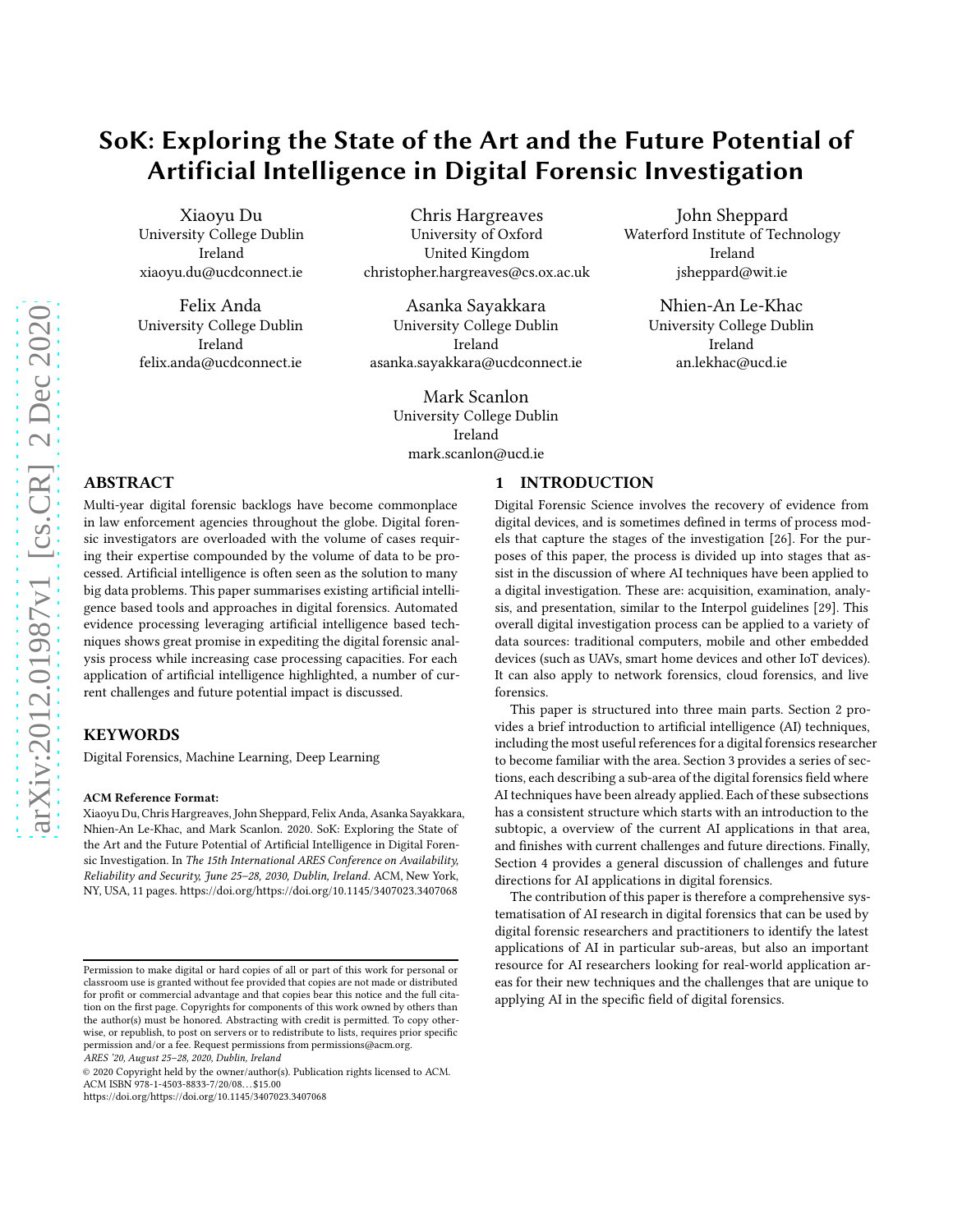## 2 BACKGROUND ON ARTIFICIAL INTELLIGENCE

AI, or machine intelligence, is the discipline studying intelligent agents, i.e., an agent that reacts to its environment to achieve an optimal path to its goal. In Computer Science, AI can be split into two primary fields; Machine Learning (ML) and Deep Learning (DL). The success of AI is data-driven in so far as no explicit code controls the precise output. The datasets used for training the models are critical, and data pre-processing is a key step in ML. An overview of the datasets available for training AI models in Digital Forensics is provided by Grajeda et al. [\[41](#page-8-2)].

#### 2.1 Machine Learning

ML has been widely applied to digital forensic investigation for data discovery [\[23](#page-8-3), [115](#page-9-0)], device triage [\[72,](#page-9-1) [73\]](#page-9-2), network forensics [\[81](#page-9-3)], etc. Flach [\[33\]](#page-8-4) outlined the ML ingredients as: tasks, the problems that can be solved; models, the output of ML; and features, the workhorses of ML. There are three steps for ML applications: 1) task definition; 2) feature construction; 3) evaluation and optimisation.

An ML task is an abstract representation of the problem. For a prediction problem, it can be defined to be either a classification/clustering or regression problem, depending on the type of target labels. Take age estimation as an example. If age is considered categorical, it can be defined as a classification task; while it could be a regression task if the age is numeric.

Feature construction is crucial for the success of ML application [\[33](#page-8-4)]. There are different kinds of features: categorical, ordinal and quantitative. For text analysis, the raw data is a sequence of symbols cannot be fed directly to algorithms, bag-of-word representation is applied. For image data, patch or contiguous patches can be extracted. During the experiment, features are transformed and selected to reducing over-fitting, improve performance or reduce training time. The No-Free-Lunch theorem implies that there is no ultimate feature learner; it is variable depending on the data distribution and learning algorithm [\[97](#page-9-4)].

Models are the output of ML [\[33\]](#page-8-4). Model evaluation enables its refinement, and the process is iterated until the performance is sufficient. A confusion matrix is able to show the accuracy of a classification task, where the classification performance of each class can be found. The F1 score is an average accuracy of each class, which shows the average performance of the model. Precision and recall are usually used in the evaluation matrix.

#### 2.2 Overview of Deep Learning

The key differentiator of DL from ML is that the features are not designed by human engineers. Instead, they are learned from data using a general-purpose learning procedure [\[61](#page-8-5)]. ML tasks require input that is computationally convenient to process. However, it is often difficult to engineer features of real-world data such as images, video, and sensor data. Representation (feature) learning techniques employed by artificial neural networks (ANNs) allows a system to automatically discover the representations needed for feature detection or classification from raw data [\[61](#page-8-5)].

A DL model can be described in two stages; optimisation and inference. The optimisation process, known as training, is used to update the weights connecting the layers of neurons defined in the model. The process of weight update is achieved by a backpropagation algorithm [\[61](#page-8-5)]. Before training a DL model, a loss objective is defined to measure the difference/error between the predicted outputs and the targets. The model updates its weights with the objective of minimising the loss function through many times of iterations. To make it closer to the objective, the mathematics under the hood are gradient descent algorithms for minimising the loss [\[89](#page-9-5)]. After completing the optimisation, then the model is applied for inference, namely, making predictions on data that are unseen during training. One key performance metric e is the generalisation ability. That says if the model generalises well, it performs on the unseen (test) data as well as the training data.

DL is often applied for natural language processing (NLP) and computer vision (CV), but more specific applications include content filtering [\[116\]](#page-10-1), e-commerce recommendations [\[98\]](#page-9-6), and search result relevancy scoring [\[121](#page-10-2)]. Other applications that are discussed later include camera sensor model identification, image forgery detection, facial detection and recognition, text clustering, etc. Digital forensic specific applications include malware classification, network intrusion detection, file fragment typing, watermarking, steganalysis, pattern recognition, timeline analysis, etc.

## 3 APPLICATIONS OF AI IN DF

#### 3.1 Data Discovery and Recovery

One of the early stages of a digital investigation is making the digital evidence obtained available in a human readable form [\[55\]](#page-8-6) (extraction). This can include extracting information from known file systems and file types, but also recovering deleted data.

3.1.1 State of the Art of AI in Data Discovery. Files deleted within a file system may be recoverable deterministicly if some metadata remains. However, in some cases this metadata is absent and the file content resides in the unallocated parts of a volume. File carving is the process of recovering such files without the metadata. However, it is also possible that such files may be fragmented over the disk and partially overwritten. Garfinkel [\[38](#page-8-7)] reported on fragmentation statistics collected from over 350 disks containing FAT, NTFS and UFS file systems. While fragmentation on a typical disk is low, the fragmentation rate of forensically important files such as email, JPEG and Word documents is relatively high.

As the search space for fragments belonging to a particular file is so large, distinguishing the file type of a fragment can shorten the search time. One approach proposed for file fragment classification used NLP [\[32\]](#page-8-8). In this research, a supervised learning approach is taken based on the use of support vector machines (SVM) combined with the bag-of-words model. File fragments are represented as "bags of bytes" with feature vectors consisting of unigram and bigram counts as well as other statistical measurements (including entropy). Chen et al. [\[23](#page-8-3)] proposed a novel scheme based on fragment-to-grayscale image conversion and DL to extract hidden features and therefore improve the accuracy of classification. This CNN model was trained and tested on the public GovDocs dataset. The average classification accuracy achieved was 70.9%. Vulinovic et al. [\[115](#page-9-0)]. Vulinović et al. [\[115\]](#page-9-0) applied a CNN model using 1D convolution on the original byte block. Both feedforward neural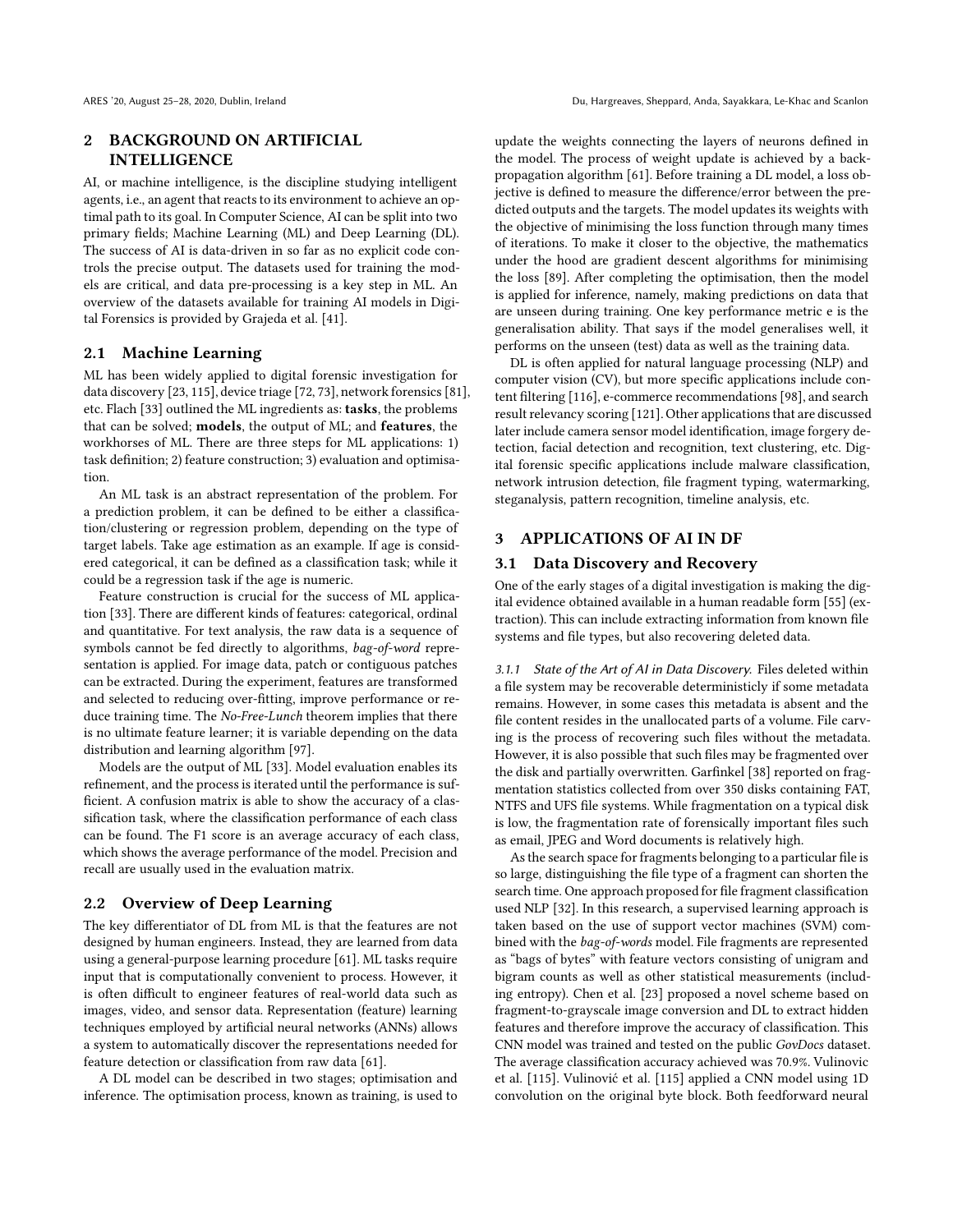networks (FFNN) and CNNs are tested. FFNNs achieved better results using selected bigrams as input the highest macro-average F1 score being 0.8138.

Another problem faced during file carving is to determine the ownership of carved information when the storage media is used by more than one user. An automated solution to the multi-user carved data ascription was proposed by Garfinkel et al. [\[39](#page-8-9)]. The features used by the automated ascription system are 1) file system metadata (MAC timestamp, file owner), 2) file placement (i.e., sector, fragment) information , 3) embedded file metadata (JPEG camera model, Word file save time, etc.). The data used to verify this system is disk images from the Real Data Corpus [\[37](#page-8-10)], a collection of more than 2,000 disk images made from hard drives that were purchased on the secondary market. The result shows accuracy of classification is from 65.66% to 99.83%. In the end, this approach achieved a low accuracy (0%) considering no discernible difference between the activity patterns of each user.

3.1.2 Current Challenges and Future Directions. The current literature shows automation in digital forensic investigation employing statistical measurement for data representation and ML algorithms for classification. ML techniques have the potential to acquire useful information for investigations more efficiently – leveraging the accumulation of experience learned from the previous digital evidence analysis. Adversarial attacks are one of the challenges of AI model development. It has been suggested that the existence of adversarial attacks may be an inherent weakness of DL models [\[69](#page-8-11)]. The adversary can manipulate the input resulting in incorrect output. Adversarial attacks could also be used as a counter forensics technique. As a result, any pre-trained model could loose its effectiveness during an investigation. To this end, anti-counterforensics for adversarial attacks remains an open question.

#### 3.2 Device Triage

With the proliferation of digital evidence, the data volumes encountered in investigations is a significant challenge faced by Law Enforcement Agencies (LEAs). Digital evidence triage was proposed for the timely identification, analysis, and interpretation of digital evidence, with a process model proposed in Rogers et al. [\[88\]](#page-9-7). Currently, the prioritisation of device acquisition and processing at a crime scene is determined by the investigative officer. As more AI based techniques are developed, on-scene preliminary inspections could quickly focus the analysis towards the devices most likely to contain case-progressing information first.

3.2.1 State of the Art of AI in Device Triage. With the increasing significance of mobile device forensics, Marturana et al. [\[72](#page-9-1)] proposed an approach for device prioritisation leveraging data mining and ML theory. This work presents the result of a study concerning mobile phone classification in a real child abuse investigation case. The features used consisted of the phone model, phone contacts, calls made, text messages sent/received/read, number of video/audio/photo files, URL, email, memos. The experimentation tested the performance on the feature value represented as numeric (a number) and category (the number is low, medium or high).

In some subsequent work, Marturana and Tacconi [\[73\]](#page-9-2) expanded the triage approach to detect the device's relative importance using features from: 1) the timeline of events, 2) the crime's specific features, and 3) the suspect's private sphere (habits, skills and interests). The experimentation in this work was conducted on a copyright infringement and a CSEM exchange case. The dataset applied consisted of 23 cell phones for the CSEM case with 13 digital media files and 45 copyright infringement-related features. A result of 99% correctly classified samples on both cases was achieved.

3.2.2 Current Challenges and Future Directions. The lack of a sufficiently large, shared dataset is a challenge for developing AI triage models. As the triage task consists of a quick, simple examination and analysis to help investigators to reduce the noise and identify relevant information quickly, the development of a emulated, realistic dataset is a substantial task.

Future digital investigation may heavily rely on efficient device triage. The report of serious digital forensics backlogs [\[94](#page-9-8)] indicates comprehensive examination of all digital devices is almost impossible. Increasing the accuracy of triage would result in less resources wasted processing non-pertinent data. In addition, and common for all ML approaches, the training dataset determines the performance of the model. The higher the volume and quality of data used to train the model, the better the model will perform.

Investigations involving multiple devices is common, if not the norm. Multiple device analysis and triage can be integrated. For example, when determining the importance of the devices, the actions between them can be considered, e.g., file sharing, device connections, information exchanging, etc.).

#### 3.3 Network Traffic Analysis

The voluminous nature of data associated with Network Traffic Analysis (NTA) makes it an excellent candidate for the application of AI techniques to help filter redundant information and automate the detection of crimes or other forms of misconduct.

3.3.1 State of the Art of AI in Network Traffic Analysis. Network investigations often form a part of a bigger investigation involving incident response, cloud, IoT, mobile devices, wearable technologies and fraudulent monetary activities. These investigations tend to involve multiple devices or technologies which have been communicating with each other. A wealth of literature is available to investigators for the use of Intrusion Detection techniques to network data offline in batch mode after the fact. Surveys on the use of AI in IDS can be found in [\[81](#page-9-3)], [\[92](#page-9-9)], [\[14](#page-7-0)] and [\[2\]](#page-7-1).

Feature selection techniques impact heavily on the models produced by AI techniques. The most up to date datasets for intrusion detection include the CICIDS 2017, CICIDS 2018 [\[99](#page-9-10)] and CICD-DoS2019 [\[100\]](#page-9-11) whose features are constructed using CICFlowMeter-V3 [\[58](#page-8-12)]. Principal Component Analysis (PCA) has been applied to these datasets. AI techniques used to model the CICIDS datasets include SVMs and DL [\[3](#page-7-2), [110,](#page-9-12) [113\]](#page-9-13). Auto-Encoders and PCA were used for dimensionality reduction in [\[1](#page-7-3)]. The reduced datasets were evaluated using classifiers such as Random Forest (RF), Bayesian Network (BN), Linear Discriminant Analysis (LDA) and Quadratic Discriminant Analysis (QDA). AI techniques have successfully been employed for Botnet Detection using ML on DNS requests [\[12](#page-7-4),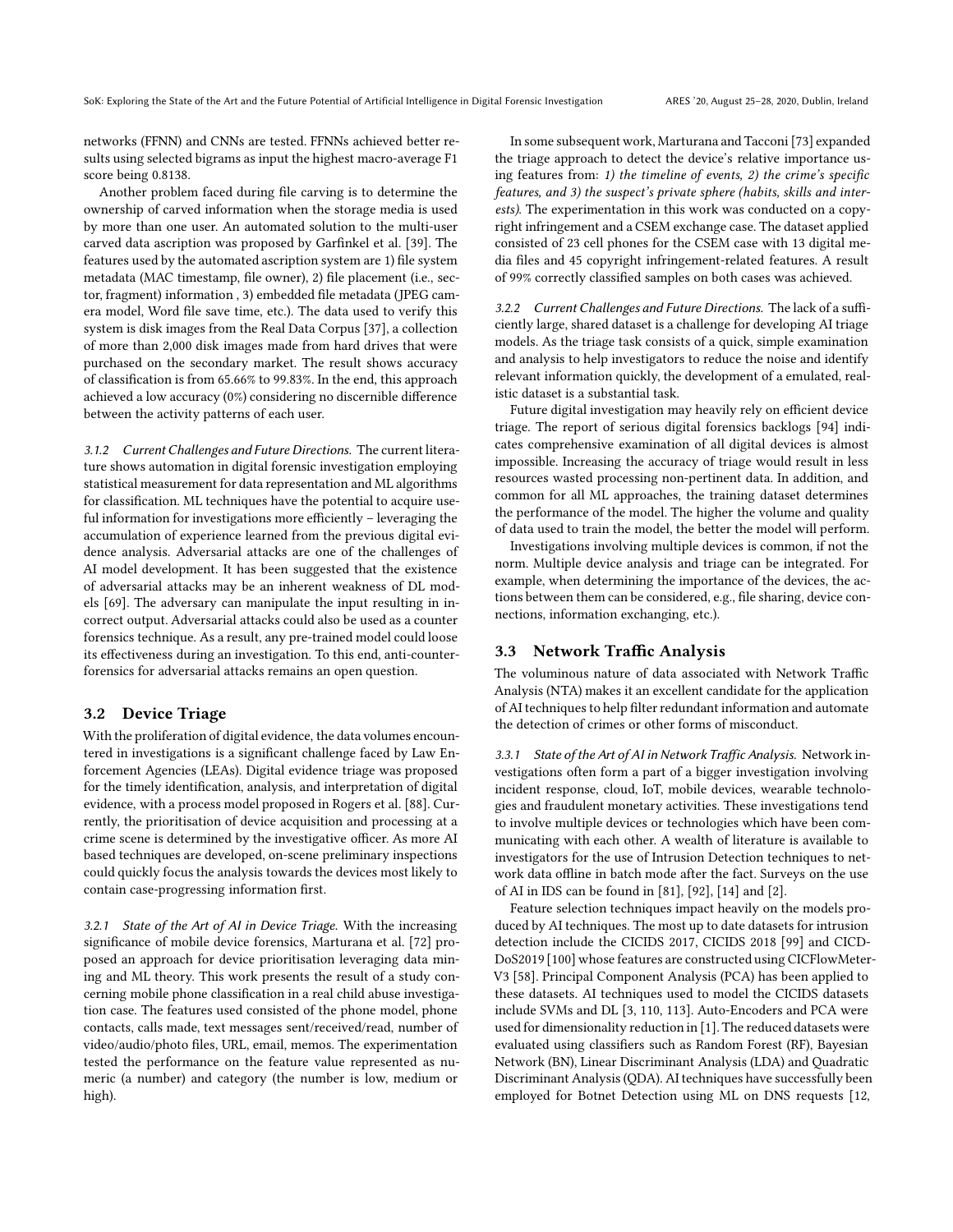[101](#page-9-14)], while [\[4\]](#page-7-5) used traffic reduction with Reinforcement Learning (RL).

Elrawy et al. [\[28\]](#page-8-13) surveyed the challenges of security in IoT and presented a comprehensive review of current anomaly-based IoT IDSs. Deng et al. [\[24\]](#page-8-14) proposed a lightweight ML NIDS for IoT environments using a combination of fuzzy c-means clustering (FCM) and PCA, while Amouri et al. [\[6\]](#page-7-6) presented a NIDS with low computational and resource requirements using decision trees. A data mining approach for an IoT NIDS using PCA and suppressed fuzzy clustering (SFC) techniques proved to be well suited to high dimensional spaces producing high levels of accuracy [\[65\]](#page-8-15). Pour et al. [\[83](#page-9-15)] applied PCA for feature selection, with clustering techniques, to IoT data to infer exploited IoT devices, and IoT coordinated probing campaigns.

Indicators of Compromise (IOC) are evidence artefacts that are indicative of a system or network being attacked. Useful sources of this data can be network packets or network logs. In [\[85\]](#page-9-16), network data was collected and features extracted before applying clustering techniques to extract IOC rules for malware detection.

Android network traffic was modelled for malware detection in [\[78](#page-9-17)]. RF, K-Nearest Neighbour (KNN), decision Tree (DT), Random Tree (RT) and Regression were all applied to the CICAnd-Mal2017 dataset which was generated and made available by the authors. An updated version of the dataset was evaluated by Taheri et al. [\[106\]](#page-9-18) using Random Forest classification. This also utilised API call data for classification. A DT approach for the detection of cryptocurrency miners is presented in [\[112\]](#page-9-19).

3.3.2 Current Challenges and Future Directions. Network traffic analysis is becoming increasingly hierarchical – providing better potential for correlation of user data over multiple networks or devices. Modern networks and devices allow for the broader profiling of individual suspect users and their actions. Correlation of incidents in new and emerging environments should also be interdevice dependent. This is of particular importance in areas such as in the event of an modern automobile crash. Network traffic analysis will also see growth in inter-user correlation, e.g., the correlation of mobile phone communication through applications over data networks to identify who a suspect is in contact with most frequently or most recently relative to a certain time period.

One of the biggest challenges network analysis faces is the huge increase in volumes of data from new and emerging devices that needs to be gathered, stored and modelled. Classification and prediction models require accurate and up to date datasets with the correct features. Datasets traditionally used in this area have suffered from problems such as a lack of relevant or real-world data, bias and disproportionate classes. In the area of IDS, these datasets by their nature are always behind the curve in terms of up to date attacks. This creates issues in the creation and evaluation of accurate models. GDPR legislation also raises issues around user privacy for inter-event correlation. Novel protocols associated with emerging devices can result in previously undocumented network traffic patterns. This can affect the performance of existing pretrained AI models, which obviously may not have taken this new activity into account during training. Encryption poses a challenge to network traffic analysis but does not hinder it completely. Even

with encrypted networks, AI techniques can still be used to model statistical information of a network.

#### 3.4 Forensics on Encrypted Data

One of the most significant issues facing digital forensics investigators around the globe is encrypted data. The prevalence of cryptographically protected devices and data poses an inevitable threat to digital forensic investigation. If the device under investigation uses disk encryption, the forensic disk image becomes unusable [\[64\]](#page-8-16). Currently, the law of many countries demands that the owner of the device has to surrender their passwords/keys to LEAs under warrant. However, unavailability/non-compliance often brings the investigation of the encrypted device to a halt [\[114](#page-9-20)]. Due to the large bit length used in modern cryptographic algorithms a successful brute-force attack is computationally infeasible.

Side-channel attacks on encryption algorithms have been proven as effective key attack vectors [\[102\]](#page-9-21). An electromagnetic side-channel analysis (EM-SCA) attack is performed by observing the EM emissions over time of a device under test (DUT) while it is performing data encryption/decryption. A single such observation is called an EM trace containing the three signal characteristics; Amplitude, Phase, and Frequency. Once a sufficient number of EM traces are collected, they are fed into an EM-SCA algorithm, e.g., differential electromagnetic analysis (DEMA) or correlation electromagnetic analysis (CEMA), to extract the underlying cryptographic key [\[53](#page-8-17), [54\]](#page-8-18). These algorithms require the EM traces to be precisely aligned in the time-domain in order to succeed. Due to the nature of EM trace extraction, minor misalignments often force the attacker to extract more EM traces – this alignment issue can be greatly improved by ML [\[93](#page-9-22)]. Furthermore, these algorithms can take a considerable time to complete, making them difficult to be used in live device investigation scenarios in digital forensics [\[60,](#page-8-19) [107,](#page-9-23) [124](#page-10-3)].

3.4.1 State of the Art of AI on Handling Encrypted Data. There are two potential avenues for EM-SCA that can be assisted by AI techniques; gaining useful insights without accessing the encrypted content, and performing cryptographic key retrieval attacks. Towards the first goal, various AI approaches have been applied using power and electromagnetic side-channel observational data [\[93\]](#page-9-22). Knowing whether a target device is running the expected software/firmware can be useful to the investigator, i.e., a malicious user may have modified the firmware. DL algorithms such as multilayer perceptron (MLP) and long short-term memory (LSTM) have been used to detect anomalies in IoT devices through power consumption side-channels [\[117\]](#page-10-4). Furthermore, various insights such as the identification of the specific hardware device or software application, and the behaviour of the software are shown to be identifiable with DL methods [\[15,](#page-7-7) [16](#page-7-8), [57,](#page-8-20) [62](#page-8-21), [79,](#page-9-24) [103\]](#page-9-25).

Ronald Rivest, one of the co-founders of the RSA algorithm, discussed the inter-relationship between cryptography and ML three decades ago [\[86\]](#page-9-26). Cryptanalysis attempts to retrieve cryptographic keys by analysing a large amount amount of information, i.e., plaintexts and ciphertexts, connected by an unknown key. There exists an interesting similarity between this and ML that eventually paved way to cryptographic key retrieval attacks leveraging ML and DL.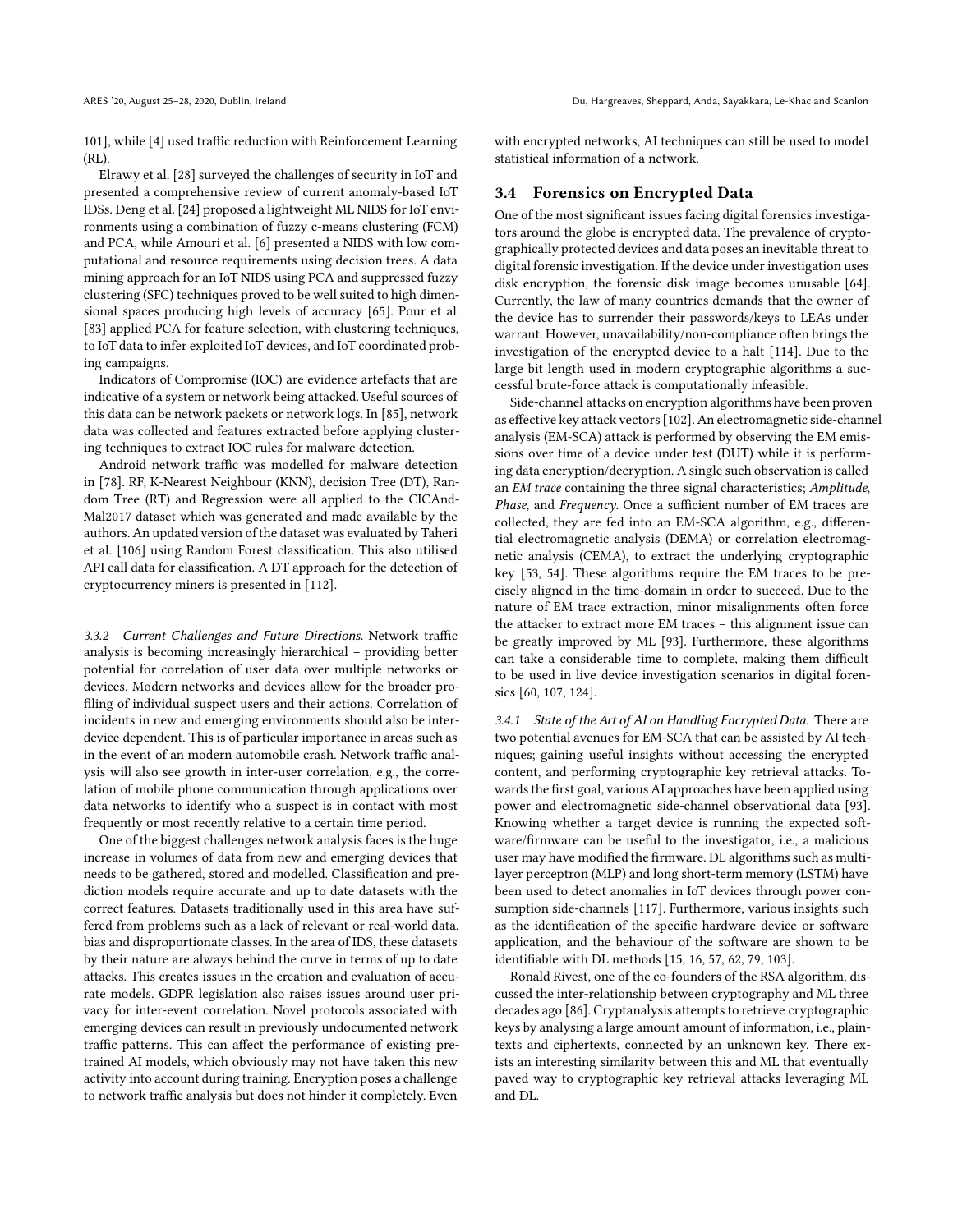Template attacks are a common key retrieval approach whereby an attacker has a testing device similar to the target device [\[21\]](#page-8-22). A template can be built for the test device and subsequently used to attack the target device. It has been shown that SVMs are applicable in similar circumstances and provide comparable performance in key retrieval attacks [\[45\]](#page-8-23). Experimental studies show that ML and DL methods can succeed even when cryptographic implementations use side-channel mitigation techniques to counter attacks [\[70\]](#page-9-27). Furthermore, DL architectures, e.g., CNNs, are increasingly being applied to this problem [\[11\]](#page-7-9).

3.4.2 Current Challenges and Future Directions. It is reasonable to expect that a large percentage of computing devices encountered in digital forensic investigations in the future will be encrypted. Therefore, cryptography is turning into a critically important challenge in digital forensics. With the increasing popularity of software defined radio (SDR) hardware, acquisition of EM traces becomes easier and more affordable [\[10,](#page-7-10) [68](#page-8-24)]. Meanwhile, with the rapid increase of computational resources, ML and DL methods that are capable of performing key retrieval attacks can be expected to be more and more sophisticated. This can lead to a significant reduction in the time required for key retrieval.

Various side-channel mitigation techniques exist to defend against attacks to cryptographic implementations e.g., randomisation of operations, masking variables with random values, accessing critical variables indirectly via pointers, and hardware shielding [\[52](#page-8-25), [91](#page-9-28), [122](#page-10-5)]. Furthermore, secure cores that are dedicated for cryptographic operations are increasingly present in modern computer processor chips. Operations performed inside such cores lower the side-channel information leakage, forcing attackers to use more sensitive measuring equipment and sophisticated pre-processing of EM traces in order to perform key retrieval attacks [\[35,](#page-8-26) [74\]](#page-9-29).

Software implementations of cryptographic algorithms tend to evolve over time due to updates carrying bug fixes and improvements. Such changes to software tend to impact the corresponding EM emission patterns. Therefore, ML and DL models that are trained to recognise patterns or retrieve keys can get affected by these changes. The ability of ML and DL models to generalise the minor changes of EM traces needs to be explored further. Meanwhile, tools and frameworks are needed to facilitate the application of ML/DL techniques for law-enforcement.

#### 3.5 Timeline/Event Reconstruction

Event reconstruction in digital forensics has been defined in terms of finite state machines by Gladyshev and Patel [\[40\]](#page-8-27). However, it less formally refers to a process that can "convert the state of the [digital] objects into the events that caused the state" [\[17\]](#page-7-11). This can include simply being able to determine that some event occurred, or more precisely that an event occurred at a certain time. This second, more detailed event reconstruction would be achieved by looking at the timestamps recoverable from digital forensic artefacts. Sources of timestamps would include times from the file system, e.g., file modified, accessed, created, entry modified, etc., but can also include timestamps from inside more complex file formats, e.g., Windows Registry, SQLite databases, event logs, etc.

The state of the art in terms of timestamp extraction is Plaso (log2timeline), which has many plugins and parsers<sup>[1](#page-4-0)</sup>. However, the challenge is that the analysis of a system, even with minimal user activity, would generate millions of these timestamps. Attempts have been made to perform automated analysis of this high volume of timestamps and infer a usable activity history from this data. One approach by Hargreaves and Patterson [\[44](#page-8-28)] involved manually coding the pattern of low-level timestamps associated with a 'higher level' event, e.g., a user opening a file on a Windows system produces a series of 'low level' artefacts including entries in the Windows registry, link file changes, jump lists, and others. This can be manually encoded and pattern matched. However, this can be a time-consuming process to identify these changes, code and test them. It is also potentially error prone as subtle differences in behaviour of operating system versions could produce incorrect inferences. There are also representation problems for events, something that was examined by Chabot et al. [\[19\]](#page-8-29), with a correlation of events also discussed in [\[20\]](#page-8-30).

3.5.1 State of the Art of AI in Event Reconstruction. Despite the potential of ML approaches in this area, there are relatively few papers on ML applied to pattern matching in timeline data. Muhammad Naeem Khan and Young [\[76](#page-9-30)] and Khan [\[50](#page-8-31)] discuss a neural network-based approach for event reconstruction using file system times and describe that neural networks are appropriate for dealing with the large volumes of data because of their parallelism and generalisation capabilities. They tested both feedforward and recurrent neural networks. Turnbull and Randhawa [\[109](#page-9-31)] developed ParFor, which as a result of the explainability problems of other ML techniques, use Symbolic AI based on an ontological representation of forensic artefacts and implemented inferences such as computer on/off. However, Studiawan et al. [\[104\]](#page-9-32) used DL techniques to highlight events of interest in a timeline based on positive or negative sentiment in the text-based representation of events (specifically operating system logs), e.g., 'failed password' or 'authentication failure'.

3.5.2 Current Challenges and Future Directions. There are a number of challenges in this area. Performing event reconstruction using timestamps inherently makes the assumption that the timestamps are correct. There are many reasons why this may not be the case, e.g., clock drift, manual changing of the system clock, overwritten timestamps as part of normal system processes, or anti-forensic techniques. There is some work in mitigating some of these, e.g., Marrington et al. [\[71](#page-9-33)] developed a rule-based approach to detecting timestamp inconsistencies, but there may be merit in testing a ML based approach to this problem too. It may also be possible to use many of the approaches developed in a network forensics and traffic analysis context and apply to artefact timeline analysis. Correct inference of user activity is also a challenge; the low-level events generated for one version of an operating system are not necessarily the same in other versions and evaluation of the correctness of the inferences is critical Jeyaraman and Atallah [\[48\]](#page-8-32). Finally, labelled and verified datasets for forensic timelines are very difficult to obtain and time consuming to generate at scale [\[25\]](#page-8-33).

<span id="page-4-0"></span><sup>1</sup><https://plaso.readthedocs.io/en/latest/>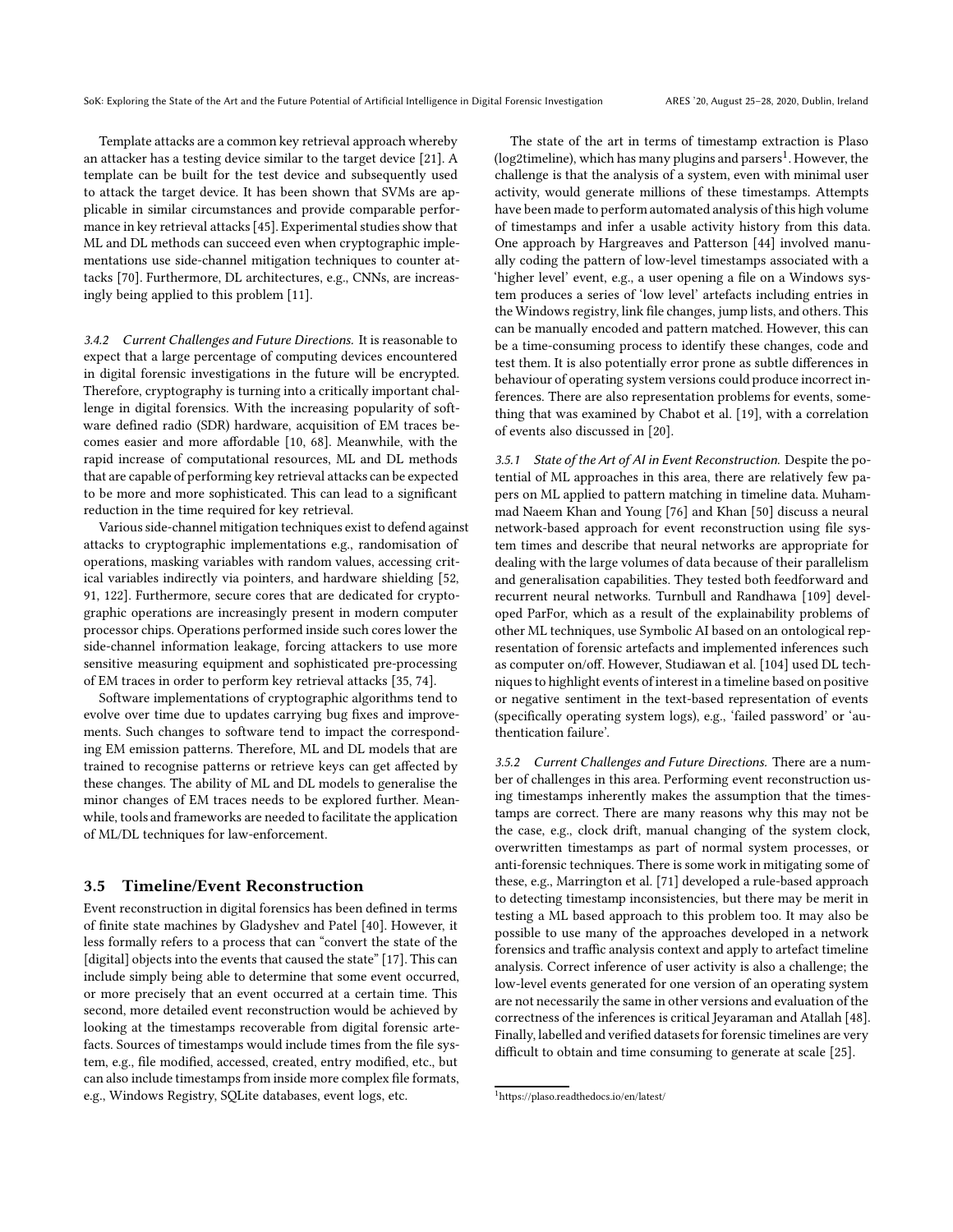There are many areas to explore in the application of AI to event correlation. Aside from identification of individual events, it could also be possible to have higher level 'anomaly detection' applied to a system. This is a very difficult problem given the multipurpose nature of typical computer systems and that the difference between legal and illegal activity may be very subtle. Nevertheless, in terms of applications, timelines have great potential to allow easier analysis across multiple applications, e.g., chat messages in multiple clients, or across devices [\[43\]](#page-8-34). Finally, a timeline-based view of activity is just one view of a data set, but it can provide a useful entry point into a dataset, allowing the view to be then 'pivoted' to file system views, similar content and back to timelines.

#### 3.6 Multimedia Forensics

Multimedia forensics is a branch of digital forensics that studies content such as audio, video and images that have been obtained as part of a digital forensics investigation and can include not just computers and mobile devices, but also CCTV analysis. There are a number of aspects to explore in this topic. The first is the problem of volume. Typical devices will contain thousands of media files and identifying those that are relevant can be a challenge as they cannot simply be keyword searched. The second area is analysis to determine the media's provenience, which could provide a link to a suspect. The third area is forgery detection as digital images can be easily tempered with.

Object detection also has a role to play. A social media crowd sourcing approach by Europol has been used to trace objects to combat child abuse. The organisation explains that even the most innocent clues on photographs can aid investigations. Their aim is that once the origin of an object is identified, the LEA of the country involved will be informed to further investigate the lead and speed up the identification of both the offender and the victim.

3.6.1 State of the Art of AI on Computer Vision. In terms of identifying relevant images from a large set, the search for objects of interest in digital images is arduous due to the large volume of seized devices. The need for automated object detection, specially in low quality images is required and has also triggered the need to develop effective image mining systems for digital forensics purposes [\[13\]](#page-7-12).

In terms of general approaches, object identification can be tackled with CNNs. In 2016, Grega et al. [\[42](#page-8-35)] presented the automated detection and recognition of dangerous situations such as events where firearms and knives are present in CCTV footage. The algorithm proposed for knife detection is based on visual descriptors and ML. The algorithm for firearm detection is limited to a pistol and is based on a PCA approach. In 2017, a crowd-sourced and CV based approach to fight sex trafficking was proposed; hotel identification with a search-by-image based on features extracted from neural networks was implemented [\[105](#page-9-34)]. Later in 2019, Xiao et al. [\[119](#page-10-6)] proposed a DL-based object detection and tracking algorithm to identify potential suspects from footage. Their approach for low quality video/image analysis is based on contrast limited adaptive histogram equalisation that improve CCTV quality and is used for Digital Forensic Investigations. Similarly, Jasmine and Annadurai [\[47](#page-8-36)] proposed a real-time video quality enhancing method using adaptive histogram equalisation. Also, regarding the use of

illicit substances, Yang and Luo [120] proposed the tracking of drug dealing and abuse on the Instagram social network by using multimodal analysis including methods such as multi-task learning and decision-level fusion; this approach enabled the ability to identify drug-related posts and the examination of behaviour patters of drug-related user accounts.

Specifically related to CSEM investigations, many practitioners are unfamiliar with AI, but demand automated nudity, age and skin tone detectors [\[90](#page-9-35)]. This is unsurprising as it has been reported that some law enforcement personnel have suffered ill effects due to the continuous exposure of CSEM [\[118\]](#page-10-7), and it has been proven to affect some groups by causing secondary traumatic stress disorder [\[67,](#page-8-37) [90\]](#page-9-35). To lessen the exposure to CSEM, multiple approaches have been considered. Skin detection algorithms could potentially sift unnecessary images and flag inappropriate content. In 2005, Ap-Apid [\[8](#page-7-13)] developed a skin colour distribution model based on RGB. The aforementioned nudity detection algorithm had a 95% recall with a 5% false positive rate. Later in 2016, Deep CNNs were used by Nian et al. [\[80\]](#page-9-36). The latter demonstrates the advantage of using AI over hand-engineered visual features that are hard to analyse and select. The notable trend of CNNs has been flooding research topics in the past years.

Another relevant CV area is age estimation. In 2020, Anda et al. [\[7](#page-7-14)], proposed the segregation of the age component from a CSEM investigative model. This approach tackles specifically the facial age estimation problem for underage subjects, which can be further consolidated with a nudity component to create a CSEM ensemble. This approach has achieved a mean absolute error (MAE) rate of 2.73 years. In order to tackle unbalanced dataset and bias, a balanced dataset generator was used [\[31](#page-8-38)]. Age estimation is a challenging task for both humans and computers. The range of factors that influence age prediction are considerable. Environment, habits, diets, use of anti-ageing products, smoking, drinking, drug abuse, skin tone, gender, etc. are only some identifiable parameters that can change the course of the appreciation of age. Nevertheless, in certain age groups (newborn and children), the influence of these factors has less of an impact. Age prediction may also have other applications for digital forensics including suspect and victim identification. Missing children cases could benefit from Generative Adversarial Networks that are able to estimate images of victims creating aged versions from an input image.

3.6.2 State of the Art of AI in Forgery Detection. Finally, as mentioned above, detecting forgeries in images is also a challenge. A digital image has been accepted as a "proof of occurrence" of an event [\[51](#page-8-39), [96\]](#page-9-37) and so it is important to demonstrate that it is authentic. Farid [\[30\]](#page-8-40), classified tools to detect image forgery into five categories:

- (1) Pixel-based techniques that detect statistical anomalies introduced at the pixel level.
- (2) Format-based techniques that leverage the statistical correlations introduced by a specific lossy compression scheme.
- (3) Camera-based techniques that exploit artefacts introduced by the camera lens, sensor, or on-chip post-processing.
- (4) Physically based techniques that explicitly model and detect anomalies in the three-dimensional interaction between physical objects, light, and the camera.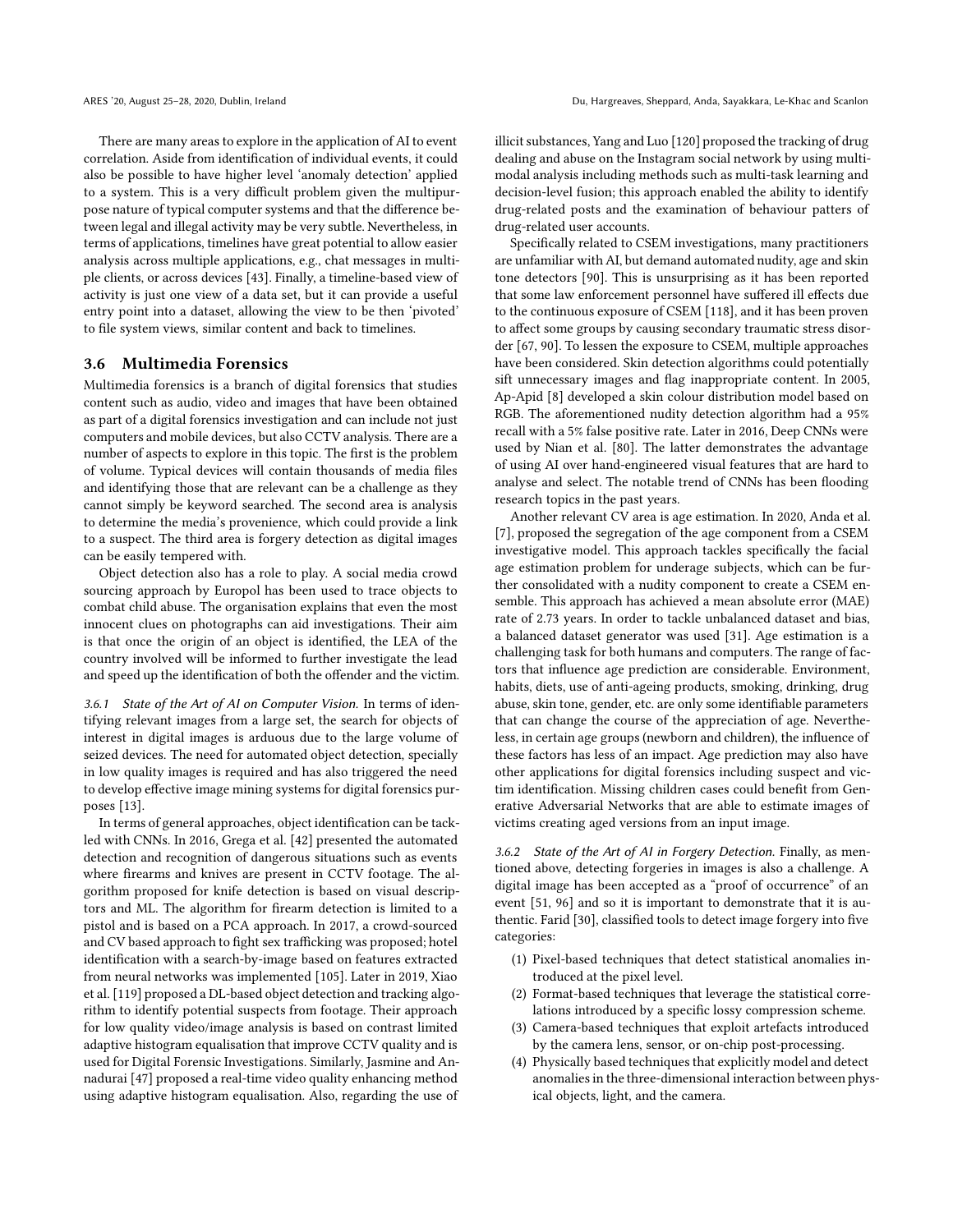(5) Geometric-based techniques that make measurements of objects in the world and their positions relative to the camera.

The previous techniques are mainly statistically, geometrically and physically-based scientific methods, and are solely for the validation of the integrity of images. Nevertheless DL based techniques have also been used to detect image manipulation [\[9,](#page-7-15) [22,](#page-8-41) [84](#page-9-38), [123](#page-10-8)]. The first three studies employ CNNs and the final study implements a Stacked Auto-encoder (SAE) approach.

3.6.3 Current Challenges and Future Directions. Automated mechanisms to detect CSEM have been used in the past with skin tone detection algorithms or hash comparisons. Nevertheless, either the performance has not been adequate or the approach used has been trivial. The rise of CNNs has enabled impressive and promising results. There are still a myriad of application to explore that could improve the performance of algorithms to detect CSEM. Images with low resolution and visibly challenging to the human eye could be tackled with the application of specific models trained on low quality data. Objects that have been found on CSEM with low quality can benefit with the creation of ensembles for different type of items matching certain quality standards.

However, the need for shared, well curated datasets in the research community is clear. Data pollution present in datasets that are already being shared in the community may present a risk to further research. Keeping big data under control may become a challenge and could be subject to data protection acts that would hinder certain types of longitudinal research. Unavailability of information due to ethical concerns and lack of transparency can impede the creation of reliable models. Non-robust models could also be subject to adversarial attacks that could bypass certain systems such as nudity detectors, and age limit systems.

Nevertheless, automation in multimedia forensics could help alleviate the digital forensic backlog by optimising analysis and prioritise artefacts in an intelligent manner. As previously highlighted, the usage of CNNs in digital forensics shows great promise. Proposed models should emphasise expertise while focusing on solving smaller problems rather than generalising to attempt to solve several problems. Ensemble models are considered to be more stable and, most importantly, predict better than single classifiers [\[63\]](#page-8-42); therefore, an ensemble of expert models would improve the performance while decreasing errors.

#### 3.7 Fingerprinting

Device fingerprinting is a growing area of digital forensics. It ranges from server-side browser fingerprinting [\[27\]](#page-8-43) (based on the unique set of browser and extension metadata/configuration sent to a web server), camera sensor identification [\[66](#page-8-44)] (based on subtle imperfections of camera sensors), to malware behavioural analysis and classification [\[59\]](#page-8-45) (based on program execution patterns).

3.7.1 State of the Art of AI in Fingerprinting. The task of fingerprinting lends itself well to AI classification techniques. For example, malware classification has been a popular application area, with significant existing work in this area [\[36](#page-8-46)]; both static [\[59](#page-8-45), [77\]](#page-9-39) and dynamic analysis [\[46](#page-8-47), [56](#page-8-48)]. With respect to the aforementioned media provenience issue, Tsai et al. [\[108](#page-9-40)] were able to obtain highly accurate predictions with SVM on similar photographed

scenes generated both by traditional and mobile-phone cameras. Also, CNNs have shown promising results on image recognition, video analysis and NLP.

Similarly to how scratches on a bullet facilitate the identification of the weapon that shot it, subtle imperfections in digital camera sensors leave their imprint on the resultant digital photos and videos. This allows the subsequent association of this content with a specific camera sensor [\[66\]](#page-8-44). This approach can be used to identify both the specific make/model of the source camera, e.g., an iPhone 11, and potentially the specific camera, e.g., this iPhone 11. Identifying the camera model with which a video has been taken can provide valuable insight in an investigation. Freire-Obregon et al. [\[34\]](#page-8-49) implemented a Source Camera Identification (SCI) method that is able to infer the noise pattern of mobile camera sensors/fingerprints. Their CNN approach has achieved over a 90% of accuracy in determining not only the brand of the phone but also identifying if the front or rear camera was used. CNNs are capable of performing image manipulation detection as well as camera model identification.

In a similar vein, fingerprinting techniques have also been used for authorship attribution. This authorship attribution ranges from open source intelligence/social media attribution [\[87\]](#page-9-41), source code attribution [\[49\]](#page-8-50) and malware attribution [\[5](#page-7-16)]. Authorship attribution relies on identifying unique programming or language traits of the individual behind the keyboard.

3.7.2 Future Directions. Device and user behavioural fingerprinting can greatly aid in anomaly detection. For networked devices, this can result in more accurate host-based and network-based intrusion detection. Modelling the usage/behavioural fingerprint of each user on a system can similarly be used as an indicator of account compromise. In online video streaming scenarios, camera sensor detection combined with device fingerprinting can be used to identify the source of the stream.

## 4 CONCLUSION

This paper has shown how a range of AI techniques are currently used across different areas of digital forensics. It has also highlighted common challenges including availability of data sets in some areas, specific difficulties in explaining the results when certain techniques are used, and even challenges in releasing models where potentially restricted training data could be inferred from the models [\[82](#page-9-42)]. However, despite these challenges, there is enormous potential for future work. As discussed above, this is both in terms of improving the performance of some of the current techniques, but also that there are some approaches that have not yet been tested in individual areas. These gaps should now be more easily identified as a result of this systematisation of knowledge and help accelerate developments in this field.

#### 4.1 Future Directions

The previous sections have shown that there is significant existing work in the application of AI to specific areas of digital forensics. This section discusses general challenges, and potential opportunities including unexplored areas where existing and emerging AI techniques have not yet been applied.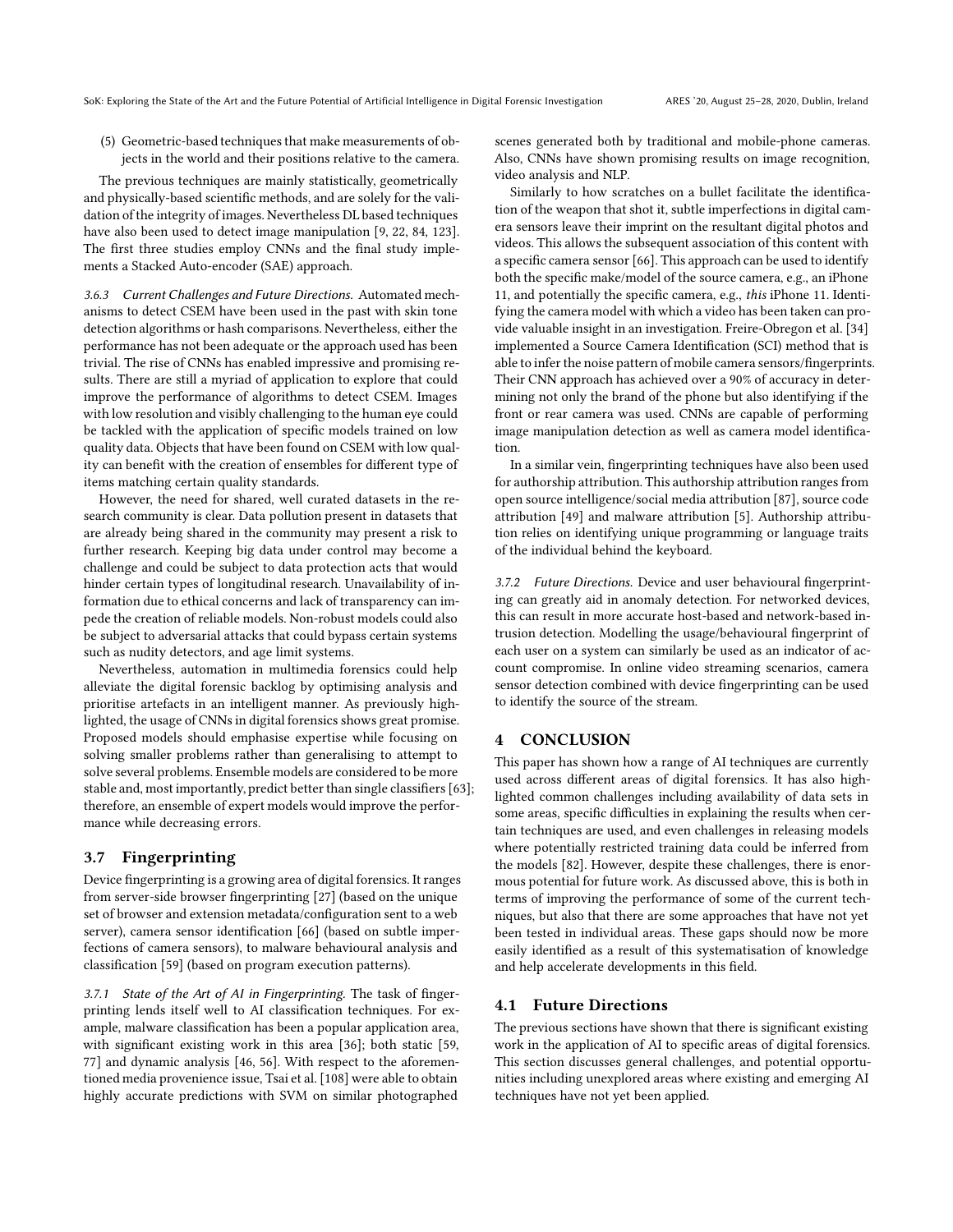In terms of general challenges, improving the accuracy of techniques is an obvious focus area. Specific to digital forensics, training models and measuring the accuracy is a challenge because of the lack of large, clean, labelled datasets in some areas or existing datasets not being publicly available. While there are extensive datasets that can be used to train computer vision based approaches, the availability of sensitive datasets, such as CSEM datasets, are understandably and necessarily restricted. Datasets for whole hard disk approaches, e.g., needed for timeline analysis, do not exist in a useful manner; where user activity is clearly documented and labelled allowing DL techniques to identify relevant features. Even if such disk images were produced, having sufficient background 'noise' is also difficult, meaning that techniques developed in a research setting are unlikely to work when exposed to data from a real investigation. Automated digital 'story' generation is needed to address these issues.

While Explainable AI is a general computer science problem, for digital forensics this is paramount for the court admissibility and understanding of evidence. However, it should be highlighted that there is some subtlety to this. For example, an AI process reporting that a system containing criminal activity needs to be able to produce a very clear explanation of why that is the case. However, a human-in-the-loop approach that is designed to highlight to an investigator data that is likely to be relevant does not necessarily have the same explainability requirement and is something called for by law enforcement [\[90](#page-9-35)]. There is still a danger here in that bias can be a problem in investigations in general [\[75\]](#page-9-43), but a system that is promoting 'relevant evidence' has the potential to bias an investigator. A related problem is validation – increasingly necessary for methods used in a digital forensic context. This means that a technique should be applied to known data and produce an expected result. Subsequently, once validated, that technique can be used. New versions of software, or in the case of AI models, new models mean the techniques should be re-validated. The edge case is in a scenario where an AI model is updating live, for example learning from on-going case processing to expedite evidence discovery in future cases. In this case, the result the technique may produce may change on a daily basis, posing a significant validation challenge.

Finally, it should also be considered whether sharing models is appropriate in some contexts. AI trained models in the context of GDPR and summary of attacks such as 'model inversion' and 'membership inference' is discussed by Veale et al. [\[111](#page-9-44)]. This is therefore worth considering when developing digital forensic solutions using AI and potentially sensitive training data.

Despite these challenges, there are many opportunities to enhance AI applications and to apply AI to additional areas of digital forensics. These include inference of behaviour from data obtained from novel sources including smart homes, IoT sensors, vehicle forensics, and combinations thereof. Indeed AI techniques could potentially assist any time there is a need to correlate data from multiple sources, either from multiple suspects, devices or cases. Non-AI based efforts such as standard form of representations, e.g., CASE [\[18\]](#page-7-17) will be critical for such efforts.

There will also be significant opportunities in the future for the investigation of AI based systems themselves. Determining the cause of a decision made by a self-driving car, a smart building,

or a SCADA system, will be a new area for digital forensics, although the concept is discussed by Schneider and Breitinger [\[95\]](#page-9-45). The investigation of these systems will require significant effort on behalf of the investigator in terms of understanding the models, their training data, and the state of the model's inputs when the decision was made. This will also require a reasonable level of explainable AI. Of course, the investigation of digital forensic AI systems themselves will be far from exempt from this scrutiny.

#### **REFERENCES**

- <span id="page-7-3"></span>[1] Razan Abdulhammed, Hassan Musafer, Ali Alessa, Miad Faezipour, and Abdelshakour Abuzneid. 2019. Features Dimensionality Reduction Approaches for Machine Learning Based Network Intrusion Detection. 8 (March 2019).
- <span id="page-7-1"></span>[2] Mohiuddin Ahmed, Abdun. Naser, and Jiankun Hu. 2016. A Survey of Network Anomaly Detection Techniques. J. Netw. Comput. Appl. 60, C (Jan. 2016), 19-31. <https://doi.org/10.1016/j.jnca.2015.11.016>
- <span id="page-7-2"></span>[3] Dogukan Aksu, Serpil Ustebay, Muhammed Ali Aydin, and Tülin Atmaca. 2018. Intrusion Detection with Comparative Analysis of Supervised Learning Techniques and Fisher Score Feature Selection Algorithm. 141–149. [https://doi.org/10.1007/978-3-030-00840-6\\_16](https://doi.org/10.1007/978-3-030-00840-6_16)
- <span id="page-7-5"></span>[4] Mohammad Alauthman, Nauman Aslam, Mouhammd Al-kasassbeh, Suleman Khan, Ahmad Al-Qerem, and Kim-Kwang [Raymond Choo]. An efficient reinforcement learning-based Botnet detection approach. Journal of Network and Computer Applications 150 (2020), 102479. <https://doi.org/10.1016/j.jnca.2019.102479>
- <span id="page-7-16"></span>[5] Saed Alrabaee, Paria Shirani, Mourad Debbabi, and Lingyu Wang. 2016. On the feasibility of malware authorship attribution. In International Symposium on Foundations and Practice of Security. Springer, 256–272.
- <span id="page-7-6"></span>[6] Amar Amouri, Vishwa Alaparthy, and Salvatore Dominic Morgera. 2018. Cross layer-based intrusion detection based on network behavior for IoT. In 2018 IEEE 19th Wireless and Microwave Technology Conference (WAMICON). 1–4. <https://doi.org/10.1109/WAMICON.2018.8363921>
- <span id="page-7-14"></span>[7] Felix Anda, Nhien-An Le-Khac, and Mark Scanlon. 2020. DeepUAge: Improving Underage Age Estimation Accuracy to Aid CSEM Investigation. Forensic Science International: Digital Investigation 32 (04 2020), 300921. <https://doi.org/10.1016/j.fsidi.2020.300921>
- <span id="page-7-13"></span>[8] Rigan Ap-Apid. 2005. An algorithm for nudity detection. In 5th Philippine Com-
- <span id="page-7-15"></span>puting Science Congress. 201–205. [9] Belhassen Bayar and Matthew C Stamm. 2016. A deep learning approach to universal image manipulation detection using a new convolutional layer. In Proceedings of the 4th ACM Workshop on Information Hiding and Multimedia Security. ACM, 5–10.
- <span id="page-7-10"></span>[10] Andrei Cristian Bechet, Robert Helbet, Iulian Bouleanu, Annamaria Sarbu, Simona Miclaus, and Paul Bechet. 2019. Low Cost Solution Based on Software Defined Radio for the RF Exposure Assessment: A Performance Analysis. In 2019 11th International Symposium on Advanced Topics in Electrical Engineering (ATEE). IEEE, 1–4.
- <span id="page-7-9"></span>[11] Ryad Benadjila, Emmanuel Prouff, Rémi Strullu, Eleonora Cagli, and Cécile Dumas. 2018. Study of deep learning techniques for side-channel analysis and introduction to ASCAD database. ANSSI, France & CEA, LETI, MINATEC Campus, France. Online verfügbar unter https://eprint. iacr. org/2018/053. pdf, zuletzt geprüft am 22 (2018), 2018.
- <span id="page-7-4"></span>[12] Anuradha D. Biradar and B. Padmavathi. 2020. BotHook: A Supervised Machine Learning Approach for Botnet Detection Using DNS Query Data. In IC-CCE 2019, Amit Kumar and Stefan Mozar (Eds.). Springer Singapore, Singapore, 261–269.
- <span id="page-7-12"></span>[13] Ross Brown, Binh Pham, and Olivier Vel. 2005. Design of a Digital Forensics Image Mining System. Lecture Notes in Computer Science. [https://doi.org/10.1007/11553939\\_57](https://doi.org/10.1007/11553939_57)
- <span id="page-7-0"></span>[14] Anna L. Buczak and Erhan Guven. 2016. A Survey of Data Mining and Machine Learning Methods for Cyber Security Intrusion Detection. IEEE Communications Surveys and Tutorials 18, 2 (2016), 1153–1176. <https://doi.org/10.1109/COMST.2015.2494502>
- <span id="page-7-7"></span>[15] Robert Callan, Farnaz Behrang, Alenka Zajic, Milos Prvulovic, and Alessandro Orso. 2016. Zero-overhead profiling via em emanations. In Proceedings of the 25th International Symposium on Software Testing and Analysis. ACM, 401–412.
- <span id="page-7-8"></span>[16] Robert Locke Callan. 2016. Analyzing software using unintentional electromagnetic emanations from computing devices. Ph.D. Dissertation. Georgia Institute of Technology.
- <span id="page-7-11"></span>[17] Brian Carrier and Eugene H Spafford. 2004. An event-based digital forensic investigation framework. In Digital forensic research workshop. 11–13.
- <span id="page-7-17"></span>[18] Eoghan Casey, Sean Barnum, Ryan Griffith, Jonathan Snyder, Harm van Beek, and Alex Nelson. 2018. The evolution of expressing and exchanging cyberinvestigation information in a standardized form. In Handling and Exchanging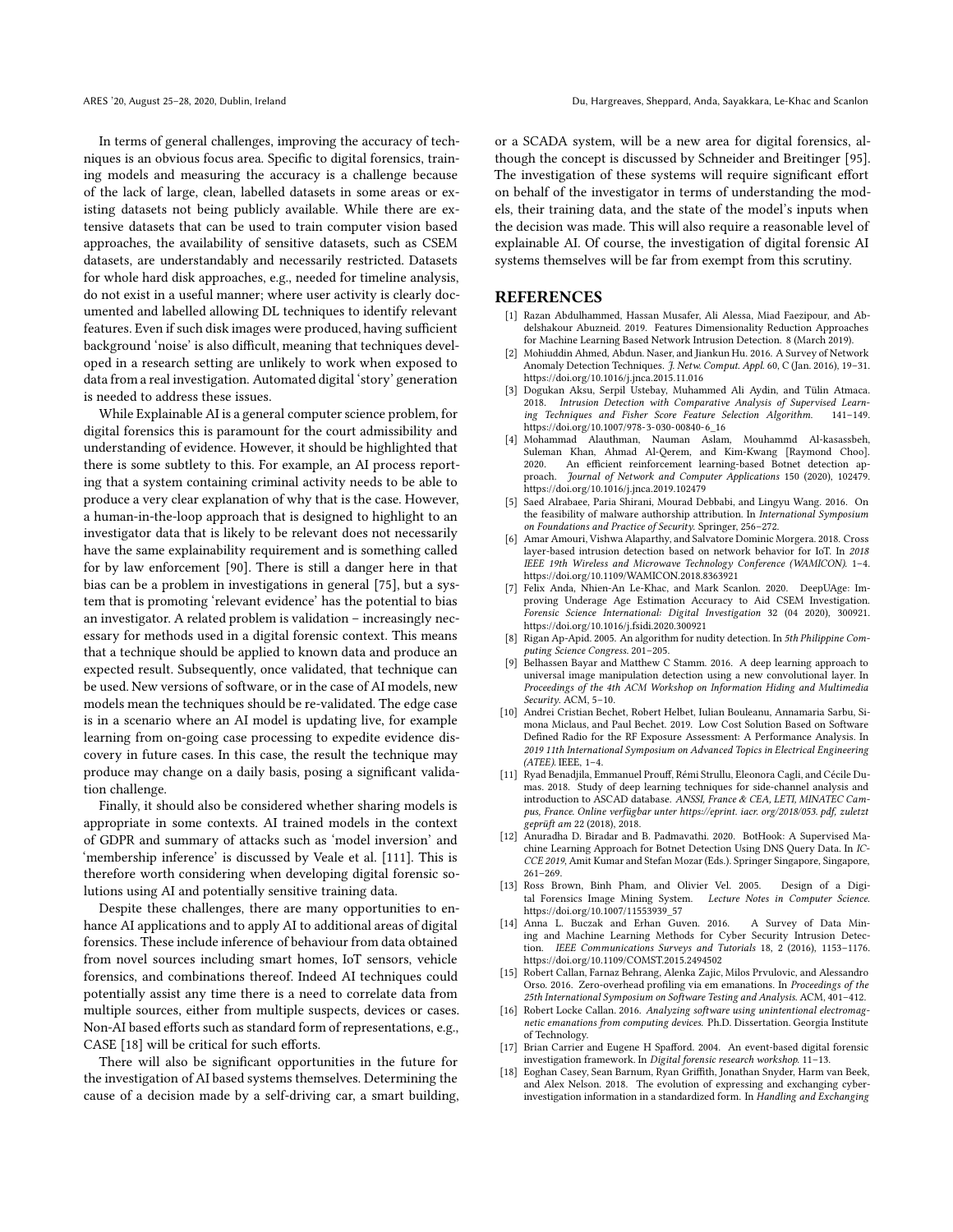SoK: Exploring the State of the Art and the Future Potential of Artificial Intelligence in Digital Forensic Investigation ARES '20, August 25–28, 2020, Dublin, Ireland

Electronic Evidence Across Europe. Springer, 43–58.

- <span id="page-8-29"></span>[19] Yoan Chabot, Aurélie Bertaux, Christophe Nicolle, and M-Tahar Kechadi. 2014. A complete formalized knowledge representation model for advanced digital forensics timeline analysis. Digital Investigation 11 (2014), S95–S105.
- <span id="page-8-30"></span>[20] Yoan Chabot, Aurélie Bertaux, Christophe Nicolle, and Tahar Kechadi. 2015. An ontology-based approach for the reconstruction and analysis of digital incidents timelines. Digital Investigation 15 (2015), 83–100.
- <span id="page-8-22"></span>[21] Suresh Chari, Josyula R Rao, and Pankaj Rohatgi. 2002. Template attacks. In International Workshop on Cryptographic Hardware and Embedded Systems. Springer, 13–28.
- <span id="page-8-41"></span>[22] Jiansheng Chen, Xiangui Kang, Ye Liu, and Z Jane Wang. 2015. Median filtering forensics based on convolutional neural networks. IEEE Signal Processing Letters 22, 11 (2015), 1849–1853.
- <span id="page-8-3"></span>[23] Qian Chen, Qing Liao, Zoe L Jiang, Junbin Fang, Siuming Yiu, Guikai Xi, Rong Li, Zhengzhong Yi, Xuan Wang, Lucas CK Hui, et al. 2018. File fragment classification using grayscale image conversion and deep learning in digital forensics. In 2018 IEEE Security and Privacy Workshops (SPW). IEEE, 140–147.
- <span id="page-8-14"></span>[24] Lianbing Deng, Daming Li, Xiang Yao, David Cox, and Haixiang Mobile network intrusion detection for IoT system based on transfer learning algorithm. Cluster Computing (31 Jan 2018). <https://doi.org/10.1007/s10586-018-1847-2>
- <span id="page-8-33"></span>[25] Xiaoyu Du, Christopher Hargreaves, John Sheppard, and Mark Scanlon. 2020. TraceGen: User Activity Emulation for Digital Forensic Test Image Generation. Forensic Science International: Digital Investigation (09 2020). Proceedings of DFRWS APAC 2020.
- <span id="page-8-0"></span>[26] Xiaoyu Du, Nhien-An Le-Khac, and Mark Scanlon. 2017. Evaluation of Digital Forensic Process Models with Respect to Digital Forensics as a Service. In Proceedings of the 16th European Conference on Cyber Warfare and Security (ECCWS 2017). ACPI, Dublin, Ireland, 573–581.
- <span id="page-8-43"></span>[27] Peter Eckersley. 2010. How unique is your web browser?. In International Symposium on Privacy Enhancing Technologies Symposium. Springer, 1–18.
- <span id="page-8-13"></span>[28] Mohamed Faisal Elrawy, Ali Ismail Awad, and Hesham F. A. Hamed. 2018. Intrusion detection systems for IoT-based smart environments: a survey. Journal of Cloud Computing 7, 1 (04 Dec 2018), 21. <https://doi.org/10.1186/s13677-018-0123-6>
- <span id="page-8-1"></span>[29] EURPOL. 2019. Global Guidelines for Digital Forensic Laboratories. https://www.interpol.int/content/download/13501/file/INTERPOL\_DFL\_GlobalGuidelinesDig**etalftoonsickEuibaratojextpdfn** Proceedings of the 28th Annual ACM Symposium
- <span id="page-8-40"></span>[30] Hany Farid. 2009. Image forgery detection. IEEE Signal processing magazine 26, 2 (2009), 16–25.
- <span id="page-8-38"></span>[31] Nhien-An Le-Khac Felix Anda, David Lillis and Mark Scanlon. 2018. Evaluating Automated Facial Age Estimation Techniques for Digital Forensics. In 2018 IEEE Security and Privacy Workshops (SPW). 129–139.
- <span id="page-8-8"></span>[32] Simran Fitzgerald, George Mathews, Colin Morris, and Oles Zhulyn. 2012. Using NLP techniques for file fragment classification. Digital Investigation 9 (2012), S44–S49.
- <span id="page-8-4"></span>[33] Peter Flach. 2012. Machine learning: the art and science of algorithms that make sense of data. Cambridge University Press.
- <span id="page-8-49"></span>[34] David Freire-Obregon, Fabio Narducci, Silvio Barra, and Modesto Castrillon-Santana. 2018. Deep learning for source camera identification on mobile devices. Pattern Recognition Letters (2018). <https://doi.org/10.1016/j.patrec.2018.01.005>
- <span id="page-8-26"></span>[35] Takeshi Fujino, Takaya Kubota, and Mitsuru Shiozaki. 2017. Tamper-resistant cryptographic hardware. IEICE Electronics Express 14, 2 (2017), 20162004– 20162004.
- <span id="page-8-46"></span>[36] Ekta Gandotra, Divya Bansal, and Sanjeev Sofat. 2014. Malware analysis and classification: A survey. Journal of Information Security 2014 (2014).
- <span id="page-8-10"></span>[37] Simson Garfinkel, Paul Farrell, Vassil Roussev, and George Dinolt. 2009. Bringing science to digital forensics with standardized forensic corpora. digital investigation 6 (2009), S2–S11.
- <span id="page-8-7"></span>[38] Simson L Garfinkel. 2007. Carving contiguous and fragmented files with fast object validation. digital investigation 4 (2007), 2–12.
- <span id="page-8-9"></span>[39] Simson L Garfinkel, Aleatha Parker-Wood, Daniel Huynh, and James Migletz. 2010. An automated solution to the multiuser carved data ascription problem. IEEE Transactions on Information Forensics and Security 5, 4 (2010), 868–882.
- <span id="page-8-27"></span>[40] Pavel Gladyshev and Ahmed Patel. 2004. Finite state machine approach to digital event reconstruction. Digital Investigation 1, 2 (2004), 130–149.
- <span id="page-8-2"></span>[41] Cinthya Grajeda, Frank Breitinger, and Ibrahim Baggili. 2017. Availability of datasets for digital forensics–and what is missing. Digital Investigation 22 (2017), S94–S105.
- <span id="page-8-35"></span>[42] Michał Grega, Andrzej Matiolański, Piotr Guzik, and Mikołaj Leszczuk. 2016. Automated detection of firearms and knives in a CCTV image. Sensors 16, 1 (2016), 47.
- <span id="page-8-34"></span>[43] Christopher Hargreaves and Angus Marshall. 2019. SyncTriage: Using synchronisation artefacts to optimise acquisition order. Digital Investigation 28 (2019), S134–S140.
- <span id="page-8-28"></span>[44] Christopher Hargreaves and Jonathan Patterson. 2012. An automated timeline reconstruction approach for digital forensic investigations. Digital Investigation 9 (2012), S69–S79.
- <span id="page-8-23"></span>[45] Gabriel Hospodar, Benedikt Gierlichs, Elke De Mulder, Ingrid Verbauwhede, and Joos Vandewalle. 2011. Machine learning in side-channel analysis: a first study. Journal of Cryptographic Engineering 1, 4 (2011), 293.
- <span id="page-8-47"></span>[46] Wenyi Huang and Jack W Stokes. 2016. MtNet: a multi-task neural network for dynamic malware classification. In International conference on detection of intrusions and malware, and vulnerability assessment. Springer, 399–418.
- <span id="page-8-36"></span>[47] J. Jasmine and S. Annadurai. 2019. Real time video image enhancement approach using particle swarm optimisation technique with adaptive cumulative distribution function based histogram equalisation. Measurement 145 (2019), 833 – 840.<https://doi.org/10.1016/j.measurement.2018.12.105>
- <span id="page-8-32"></span>[48] Sundararaman Jeyaraman and Mikhail J Atallah. 2006. An empirical study of automatic event reconstruction systems. digital investigation 3 (2006), 108–115.
- <span id="page-8-50"></span>[49] Vaibhavi Kalgutkar, Ratinder Kaur, Hugo Gonzalez, Natalia Stakhanova, and Alina Matyukhina. 2019. Code authorship attribution: Methods and challenges. ACM Computing Surveys (CSUR) 52, 1 (2019), 1–36.
- <span id="page-8-31"></span>[50] Muhammad Naeem Ahmed Khan. 2012. Performance analysis of Bayesian networks and neural networks in classification of file system activities. Computers & Security 31, 4 (2012), 391–401.
- <span id="page-8-39"></span>[51] Mehdi Kharrazi, Husrev T Sencar, and Nasir Memon. 2004. Blind source camera identification. In Image Processing, 2004. ICIP'04. 2004 International Conference on, Vol. 1. IEEE, 709–712.
- <span id="page-8-25"></span>[52] Taesung Kim, Seungkwang Lee, Dooho Choi, and Hyunsoo Yoon. 2016. Protecting secret keys in networked devices with table encoding against power analysis attacks. Journal of High Speed Networks 22, 4 (2016), 293–307.
- <span id="page-8-17"></span>[53] Paul Kocher, Joshua Jaffe, and Benjamin Jun. 1999. Differential power analysis. In Advances in Cryptology (CRYPTO '99). Springer, 789–789.
- <span id="page-8-18"></span>[54] Paul Kocher, Joshua Jaffe, Benjamin Jun, and Pankaj Rohatgi. 2011. Introduction to differential power analysis. Journal of Cryptographic Engineering 1, 1 (2011), 5–27.
- <span id="page-8-6"></span>[55] Michael Donovan Kohn, Mariki M Eloff, and Jan HP Eloff. 2013. Integrated digital forensic process model. Computers & Security 38 (2013), 103–115.
- <span id="page-8-48"></span>[56] Bojan Kolosnjaji, Apostolis Zarras, George Webster, and Claudia Eckert. 2016. Deep learning for classification of malware system call sequences. In Australasian Joint Conference on Artificial Intelligence. Springer, 137–149.
- <span id="page-8-20"></span>[57] Gierad Laput, Chouchang Yang, Robert Xiao, Alanson Sample, and Chris Harrison. 2015. Em-sense: Touch recognition of uninstrumented, electrical and
- on User Interface Software & Technology. ACM, 157–166.
- <span id="page-8-12"></span>[58] Arash Habibi Lashkari, Gerard Draper-Gil, Mohammad Saiful Islam Mamun, and Ali A. Ghorbani. 2017. Characterization of Tor Traffic Using Time Based Features. In In the proceeding of the 3rd International Conference on Information System Security and Privacy, SCITEPRESS (Portugal).
- <span id="page-8-45"></span>[59] Quan Le, Oisín Boydell, Brian Mac Namee, and Mark Scanlon. 2018. Deep learning at the shallow end: Malware classification for non-domain experts. Digital Investigation 26 (2018), S118–S126.
- <span id="page-8-19"></span>[60] Thanh-Ha Le, Jessy Clédière, Christine Serviere, and Jean-Louis Lacoume. 2007. Efficient solution for misalignment of signal in side channel analysis. In 2007 IEEE International Conference on Acoustics, Speech and Signal Processing-ICASSP'07, Vol. 2. IEEE, II–257.
- <span id="page-8-5"></span>[61] Yann LeCun, Yoshua Bengio, and Geoffrey Hinton. 2015. Deep learning. nature 521, 7553 (2015), 436–444.
- <span id="page-8-21"></span>[62] Liran Lerman, Gianluca Bontempi, and Olivier Markowitch. 2011. Side channel attack: an approach based on machine learning. In Proceedings of 2nd International Workshop on Constructive Side-Channel Analysis and Security Design (COSADE). Schindler and Huss, 29–41.
- <span id="page-8-42"></span>[63] Stefan Lessmann, Bart Baesens, Hsin-Vonn Seow, and Lyn C Thomas. 2015. Benchmarking state-of-the-art classification algorithms for credit scoring: An update of research. European Journal of Operational Research 247, 1 (2015), 124– 136.
- <span id="page-8-16"></span>[64] David Lillis, Brett Becker, Tadhg O'Sullivan, and Mark Scanlon. 2016. Current Challenges and Future Research Areas for Digital Forensic Investigation. In The 11th ADFSL Conference on Digital Forensics, Security and Law (CDFSL 2016). ADFSL, Daytona Beach, FL, USA, 9–20.
- <span id="page-8-15"></span>[65] Liqun Liu, Bing Xu, Xiaoping Zhang, and Xianjun Wu. 2018. An intrusion detection method for internet of things based on suppressed fuzzy clustering. EURASIP Journal on Wireless Communications and Networking (2018).
- <span id="page-8-44"></span>[66] Jan Lukas, Jessica Fridrich, and Miroslav Goljan. 2006. Digital camera identification from sensor pattern noise. IEEE Transactions on Information Forensics and Security 1, 2 (2006), 205–214.
- <span id="page-8-37"></span>[67] Alison D MacEachern, Divya Jindal-Snape, and Sharon Jackson. 2011. Child abuse investigation: police officers and secondary traumatic stress. International journal of occupational safety and ergonomics 17, 4 (2011), 329–339.
- <span id="page-8-24"></span>[68] José Raúl Machado-Fernández. 2015. Software defined radio: Basic principles and applications. Revista Facultad de Ingeniería 24, 38 (2015), 79–96.
- <span id="page-8-11"></span>[69] Aleksander Madry, Aleksandar Makelov, Ludwig Schmidt, Dimitris Tsipras, and Adrian Vladu. 2017. Towards deep learning models resistant to adversarial attacks. arXiv preprint arXiv:1706.06083 (2017).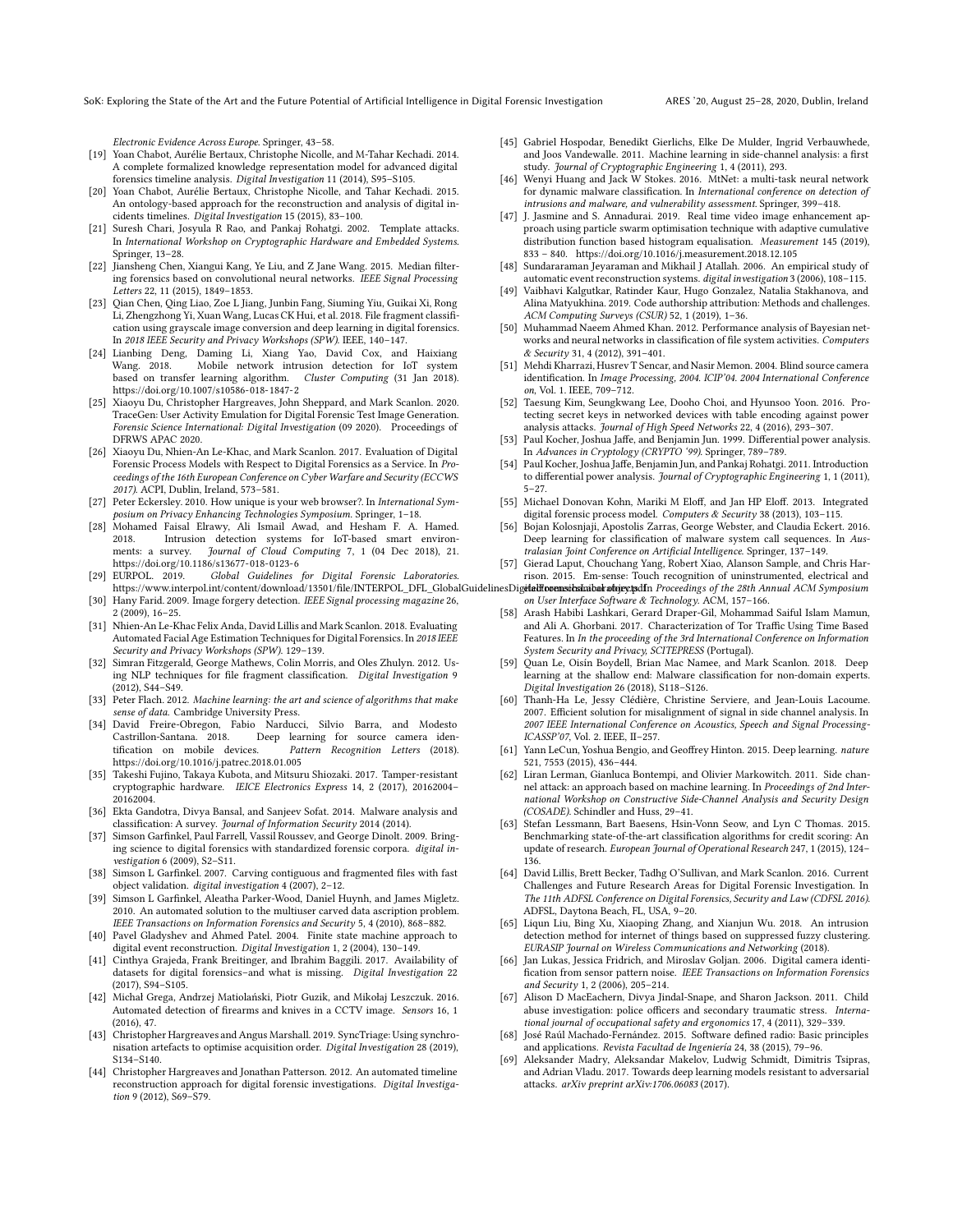ARES '20, August 25–28, 2020, Dublin, Ireland Du, Hargreaves, Sheppard, Anda, Sayakkara, Le-Khac and Scanlon

- <span id="page-9-27"></span>[70] Houssem Maghrebi, Thibault Portigliatti, and Emmanuel Prouff. 2016. Breaking cryptographic implementations using deep learning techniques. In International Conference on Security, Privacy, and Applied Cryptography Engineering. Springer, 3–26.
- <span id="page-9-33"></span>[71] Andrew Marrington, Ibrahim Baggili, George Mohay, and Andrew Clark. 2011. CAT Detect (Computer Activity Timeline Detection): A tool for detecting inconsistency in computer activity timelines. digital investigation 8 (2011), S52–S61.
- <span id="page-9-1"></span>[72] Fabio Marturana, Gianluigi Me, Rosamaria Berte, and Simone Tacconi. 2011. A quantitative approach to triaging in mobile forensics. In 2011IEEE 10th International Conference on Trust, Security and Privacy in Computing and Communications. IEEE, 582–588.
- <span id="page-9-2"></span>[73] Fabio Marturana and Simone Tacconi. 2013. A Machine Learning-based Triage methodology for automated categorization of digital media. Digital Investigation 10, 2 (2013), 193–204.
- <span id="page-9-29"></span>[74] Loïc Masure, Cécile Dumas, and Emmanuel Prouff. 2020. A comprehensive study of deep learning for side-channel analysis. IACR Transactions on Cryptographic Hardware and Embedded Systems (2020), 348–375.
- <span id="page-9-43"></span>[75] Christian A Meissner and Saul M Kassin. 2002. "He's guilty!": Investigator bias in judgments of truth and deception. Law and human behavior 26, 5 (2002), 469–480.
- <span id="page-9-30"></span>[76] Chris R. Chatwin Muhammad Naeem Khan and Rupert CD Young. 2007. A framework for post-event timeline reconstruction using neural networks. digital investigation 4, 3-4 (2007), 146–157.
- <span id="page-9-39"></span>[77] Hiran V Nath and Babu M Mehtre. 2014. Static malware analysis using machine learning methods. In International Conference on Security in Computer Networks and Distributed Systems. Springer, 440–450.
- <span id="page-9-17"></span>[78] Mohammed Murtaz Amir Naviq, Hassan Azwar, Syed Baqir Ali, and Saad Rehman. 2018. A framework for Android Malware detection and classification. In 2018 IEEE 5th International Conference on Engineering Technologies and Applied Sciences (ICETAS). 1–5.
- <span id="page-9-24"></span>[79] Alireza Nazari, Nader Sehatbakhsh, Monjur Alam, Alenka Zajic, and Milos Prvulovic. 2017. EDDIE: EM-Based Detection of Deviations in Program Execution. In Proceedings of the 44th Annual International Symposium on Computer Architecture. ACM, 333–346.
- <span id="page-9-36"></span>[80] Fudong Nian, Teng Li, Yan Wang, Mingliang Xu, and Jun Wu. 2016. Pornographic image detection utilizing deep convolutional neural networks. *Neuro-*<br>computing 210 (2016), 283 – 293.<https://doi.org/10.1016/j.neucom.2015.09.135> SI:Behavior Analysis In SN.
- <span id="page-9-3"></span>[81] Jiankun Hu Nour Moustafa and Jill Slay. 2019. A holistic review of Network Anomaly Detection Systems: A comprehensive survey. J. Network and Computer Applications 128 (2019), 33–55.
- <span id="page-9-42"></span>[82] Seong Joon Oh, Bernt Schiele, and Mario Fritz. 2019. Towards reverseengineering black-box neural networks. In Explainable AI: Interpreting, Explaining and Visualizing Deep Learning. Springer, 121–144.
- <span id="page-9-15"></span>[83] Morteza Safaei Pour, Elias Bou-Harb, Kavita Varma, Nataliia Neshenko, Dimitris A. Pados, and Kim-Kwang Raymond Choo. 2019. Comprehending the IoT cyber threat landscape: A data dimensionality reduction technique to infer and characterize Internet-scale IoT probing campaigns. Digital Investigation 28 (2019), S40 – S49.<https://doi.org/10.1016/j.diin.2019.01.014>
- <span id="page-9-38"></span>[84] Yuan Rao and Jiangqun Ni. 2016. A deep learning approach to detection of splicing and copy-move forgeries in images. In Information Forensics and Security (WIFS), 2016 IEEE International Workshop on. IEEE, 1–6.
- <span id="page-9-16"></span>[85] Chiadighikaobi Ikenna Rene and Johari Abdullah. 2017. Malicious Code Intrusion Detection using Machine Learning And Indicators of Compromise. International Journal of Computer Science and Information Security (IJCSIS) 15, 9 (September 2017).
- <span id="page-9-26"></span>[86] Ronald L Rivest. 1991. Cryptography and machine learning. In International Conference on the Theory and Application of Cryptology. Springer, 427–439.
- <span id="page-9-41"></span>[87] Anderson Rocha, Walter J Scheirer, Christopher W Forstall, Thiago Cavalcante, Antonio Theophilo, Bingyu Shen, Ariadne RB Carvalho, and Efstathios Stamatatos. 2016. Authorship attribution for social media forensics. IEEE Transactions on Information Forensics and Security 12, 1 (2016), 5–33.
- <span id="page-9-7"></span>[88] Marcus K Rogers, James Goldman, Rick Mislan, Timothy Wedge, and Steve Debrota. 2006. Computer forensics field triage process model. Journal of Digital Forensics, Security and Law 1, 2 (2006), 2.
- <span id="page-9-5"></span>[89] Sebastian Ruder. 2016. An overview of gradient descent optimization algorithms. arXiv preprint arXiv:1609.04747 (2016).
- <span id="page-9-35"></span>[90] Laura Sanchez, Cinthya Grajeda, Ibrahim Baggili, and Cory Hall. 2019. A Practitioner Survey Exploring the Value of Forensic Tools, AI, Filtering, & Safer Presentation for Investigating Child Sexual Abuse Material (CSAM). Digital Investigation 29 (2019), S124–S142.
- <span id="page-9-28"></span>[91] Hendra Saputra, Narayanan Vijaykrishnan, M Kandemir, Mary Jane Irwin, R Brooks, Soontae Kim, and Wei Zhang. 2003. Masking the energy behavior of DES encryption. In Proceedings of the conference on Design, Automation and Test in Europe-Volume 1. IEEE Computer Society, 10084.
- <span id="page-9-9"></span>[92] Fadl Mutaher Ba-Alwi Saud Mohammed Othman, Nabeel T Alsohybe and Ammar Thabit Zahary. 2018. Survey on Intrusion Detection System. International Journal of Cyber-Security and Digital Forensics (IJCSDF) (December 2018).
- <span id="page-9-22"></span>[93] Asanka Sayakkara, Nhien-An Le-Khac, and Mark Scanlon. 2019. A survey of electromagnetic side-channel attacks and discussion on their case-progressing potential for digital forensics. Digital Investigation (2019).
- <span id="page-9-8"></span>[94] Mark Scanlon. 2016. Battling the digital forensic backlog through data deduplication. In 2016 Sixth International Conference on Innovative Computing Technology (INTECH). IEEE, 10–14.
- <span id="page-9-45"></span>[95] Johannes Schneider and Frank Breitinger. 2020. AI Forensics: Did the Artificial Intelligence System Do It? Why? (2020).
- <span id="page-9-37"></span>[96] Husrev T Sencar and Nasir Memon. 2009. Overview of state-of-the-art in digital image forensics. In Algorithms, Architectures and Information Systems Security. World Scientific, 325–347.
- <span id="page-9-4"></span>[97] Shai Shalev-Shwartz and Shai Ben-David. 2014. Understanding machine learning: From theory to algorithms. Cambridge university press.
- <span id="page-9-6"></span>[98] Devashish Shankar, Sujay Narumanchi, HA Ananya, Pramod Kompalli, and Krishnendu Chaudhury. 2017. Deep learning based large scale visual recommendation and search for e-commerce. arXiv preprint arXiv:1703.02344 (2017).
- <span id="page-9-10"></span>[99] Iman Sharafaldin, Arash Habibi Lashkari, and Ali A. Ghorbani. 2018. Toward Generating a New Intrusion Detection Dataset and Intrusion Traffic Characterization. In 4th International Conference on Information Systems Security and Privacy (ICISSP) (Portugal).
- <span id="page-9-11"></span>[100] Iman Sharafaldin, Arash Habibi Lashkari, and Ali A. Ghorbani. 2019. Developing Realistic Distributed Denial of Service (DDoS) Attack Dataset and Taxonomy. In IEEE 53rd International Carnahan Conference on Security Technology (India).
- <span id="page-9-14"></span>[101] Manmeet Singh, Maninder Singh, and Sanmeet Kaur. 2019. Detecting botinfected machines using DNS fingerprinting. Digital Investigation 28 (2019), 14 – 33.<https://doi.org/10.1016/j.diin.2018.12.005>
- <span id="page-9-21"></span>[102] Raphael Spreitzer, Veelasha Moonsamy, Thomas Korak, and Stefan Mangard. 2018. Systematic classification of side-channel attacks: a case study for mobile devices. IEEE Communications Surveys & Tutorials 20, 1 (2018), 465–488.
- <span id="page-9-25"></span>[103] Barron Stone and Samuel Stone. 2016. Comparison of Radio Frequency Based Techniques for Device Discrimination and Operation Identification. In 11th International Conference on Cyber Warfare and Security: ICCWS2016. Academic Conferences and Publishing Limited, 475.
- <span id="page-9-32"></span>[104] Hudan Studiawan, Ferdous Sohel, and Christian Payne, 2020. Sentiment Analysis in a Forensic Timeline with Deep Learning. IEEE Access (2020).
- <span id="page-9-34"></span>[105] Abby Stylianou, Jessica Schreier, Richard Souvenir, and Robert Pless. 2017. Traffickcam: Crowdsourced and computer vision based approaches to fighting sex trafficking. In 2017 IEEE Applied Imagery Pattern Recognition Workshop (AIPR). IEEE, 1–8.
- <span id="page-9-18"></span>[106] Laya Taheri, Andi Fitriah Abdul Kadir, and Arash Habibi Lashkari. 2019. Extensible Android Malware Detection and Family Classification Using Network-Flows and API-Calls. In 2019 International Carnahan Conference on Security Technology (ICCST). 1–8.
- <span id="page-9-23"></span>[107] Qizhi Tian and Sorin A Huss. 2012. On clock frequency effects in side channel attacks of symmetric block ciphers. In 2012 5th International Conference on New Technologies, Mobility and Security (NTMS). IEEE, 1–5.
- <span id="page-9-40"></span>[108] Min Jen Tsai, Cheng Liang Lai, and Jung Liu. 2007. Camera/mobile phone source identification for digital forensics. ICASSP, IEEE International Conference on Acoustics, Speech and Signal Processing - Proceedings 2 (2007), 221–224. <https://doi.org/10.1109/ICASSP.2007.366212>
- <span id="page-9-31"></span>[109] Benjamin Turnbull and Suneel Randhawa. 2015. Automated event and social network extraction from digital evidence sources with ontological mapping. Digital Investigation 13 (2015), 94–106.
- <span id="page-9-12"></span>[110] Serpil Ustebay, Zeynep Turgutand, and Muhammed Ali Aydin. 2018. Intrusion Detection System with Recursive Feature Elimination by Using Random Forest and Deep Learning Classifier. In 2018 International Congress on Big Data, Deep Learning and Fighting Cyber Terrorism (IBIGDELFT). 71–76. <https://doi.org/10.1109/IBIGDELFT.2018.8625318>
- <span id="page-9-44"></span>[111] Michael Veale, Reuben Binns, and Lilian Edwards. 2018. Algorithms that remember: model inversion attacks and data protection law. Philosophical Transactions of the Royal Society A: Mathematical, Physical and Engineering Sciences 376, 2133 (2018), 20180083.
- <span id="page-9-19"></span>[112] Vladimír Veselý and Martin Žádník. 2019. How to detect cryptocurrency miners? By traffic forensics! Digital Investigation 31, 31 (2019), 1–25. <https://doi.org/10.1016/j.diin.2019.08.002>
- <span id="page-9-13"></span>[113] R. Vinayakumar, Mamoun Alazab, K. P. Soman, Prabaharan Poornachandran, Ameer Al-Nemrat, and Sitalakshmi Venkatraman. 2019. Deep Learning Approach for Intelligent Intrusion Detection System. IEEE Access 7 (2019), 41525– 41550.<https://doi.org/10.1109/ACCESS.2019.2895334>
- <span id="page-9-20"></span>[114] Eva A Vincze. 2016. Challenges in digital forensics. Police Practice and Research 17, 2 (2016), 183–194.
- <span id="page-9-0"></span>[115] Kristijan Vulinović, Lucija Ivković, Juraj Petrović, Kristian Skračić, and Predrag Pale. 2019. Neural Networks for File Fragment Classification. In 2019 42nd International Convention on Information and Communication Technology, Electronics and Microelectronics (MIPRO). IEEE, 1194–1198.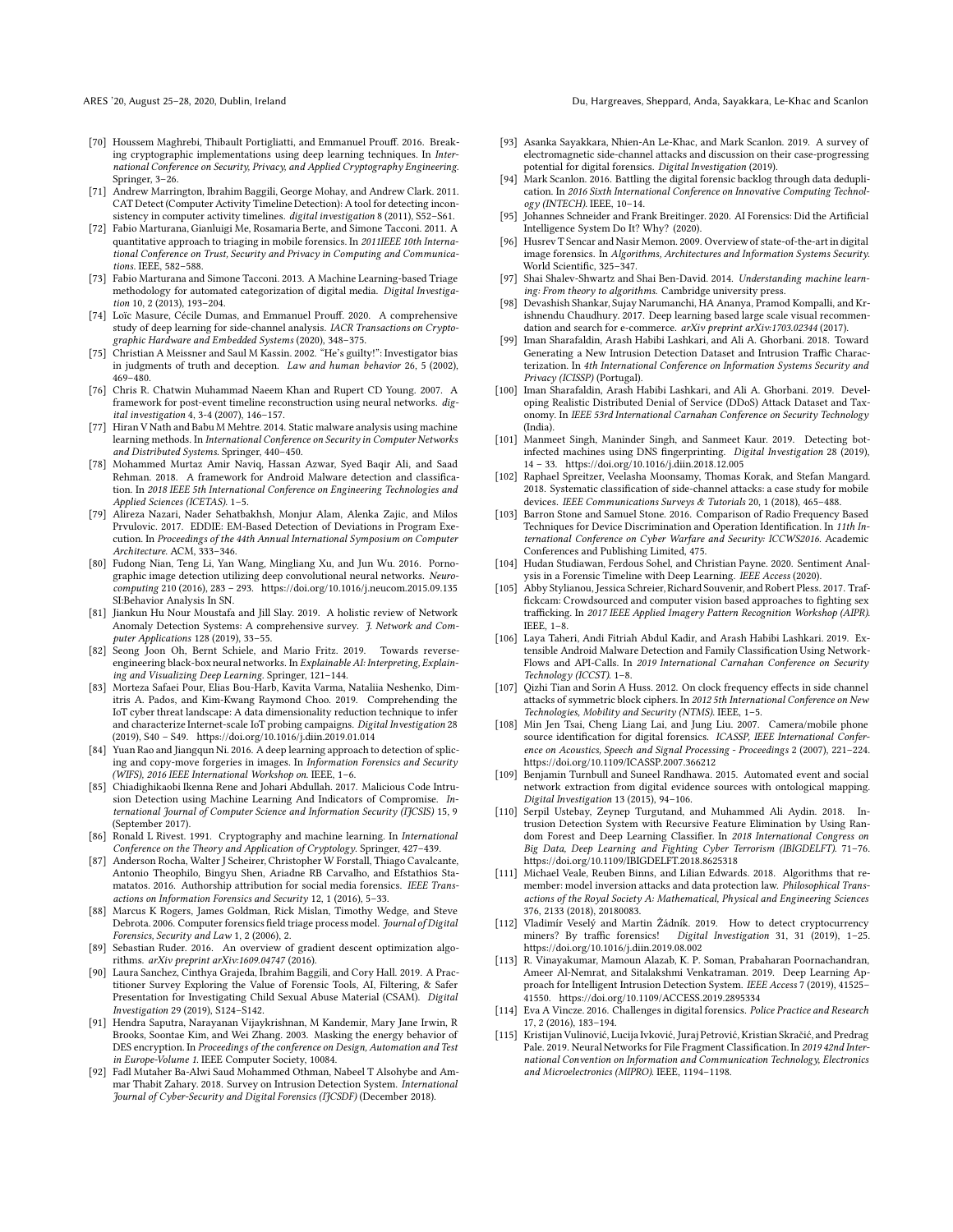<span id="page-10-0"></span>SoK: Exploring the State of the Art and the Future Potential of Artificial Intelligence in Digital Forensic Investigation ARES '20, August 25–28, 2020, Dublin, Ireland

- <span id="page-10-1"></span>[116] Xinxi Wang and Ye Wang. 2014. Improving content-based and hybrid music recommendation using deep learning. In Proceedings of the 22nd ACM international conference on Multimedia. 627–636.
- <span id="page-10-4"></span>[117] Xiao Wang, Quan Zhou, Jacob Harer, Gavin Brown, Shangran Qiu, Zhi Dou, John Wang, Alan Hinton, Carlos Aguayo Gonzalez, and Peter Chin. 2018. Deep learning-based classification and anomaly detection of side-channel signals. In Cyber Sensing 2018, Vol. 10630. International Society for Optics and Photonics, 1063006.
- <span id="page-10-7"></span>[118] Janis Wolak and Kimberly J Mitchell. 2009. Work exposure to child pornography in ICAC task forces and affiliates. Retrieved from Crimes against Children Research Center: http://www. unh. edu/ccrc/pdf/Law% 20Enforcement% 20Work% 20Exposure% 20to% 20CP. pdf (2009).
- <span id="page-10-6"></span>[119] Jianyu Xiao, Shancang Li, and Qingliang Xu. 2019. Video-based evidence analysis and extraction in digital forensic investigation. IEEE Access 7 (2019), 55432– 55442.
- [120] Xitong Yang and Jiebo Luo. 2017. Tracking Illicit Drug Dealing and Abuse on Instagram Using Multimodal Analysis. ACM Trans. Intell. Syst. Technol. 8, 4,

Article 58 (Feb. 2017), 15 pages.<https://doi.org/10.1145/3011871>

- <span id="page-10-2"></span>[121] Dawei Yin, Yuening Hu, Jiliang Tang, Tim Daly, Mianwei Zhou, Hua Ouyang, Jianhui Chen, Changsung Kang, Hongbo Deng, Chikashi Nobata, et al. 2016. Ranking relevance in yahoo search. In Proceedings of the 22nd ACM SIGKDD International Conference on Knowledge Discovery and Data Mining. 323–332.
- <span id="page-10-5"></span>[122] Andreas Zankl, Hermann Seuschek, Gorka Irazoqui, and Berk Gulmezoglu. 2018. Side-Channel Attacks in the Internet of Things: Threats and Challenges. In Solutions for Cyber-Physical Systems Ubiquity. IGI Global, 325–357.
- <span id="page-10-8"></span>[123] Ying Zhang, Jonathan Goh, Lei Lei Win, and Vrizlynn LL Thing. 2016. Image Region Forgery Detection: A Deep Learning Approach. SG-CRC 2016 (2016),  $1-\overline{1}1.$
- <span id="page-10-3"></span>[124] Yuanyuan Zhou and François-Xavier Standaert. 2019. Deep learning mitigates but does not annihilate the need of aligned traces and a generalized resnet model for side-channel attacks. Journal of Cryptographic Engineering (2019), 1–11.